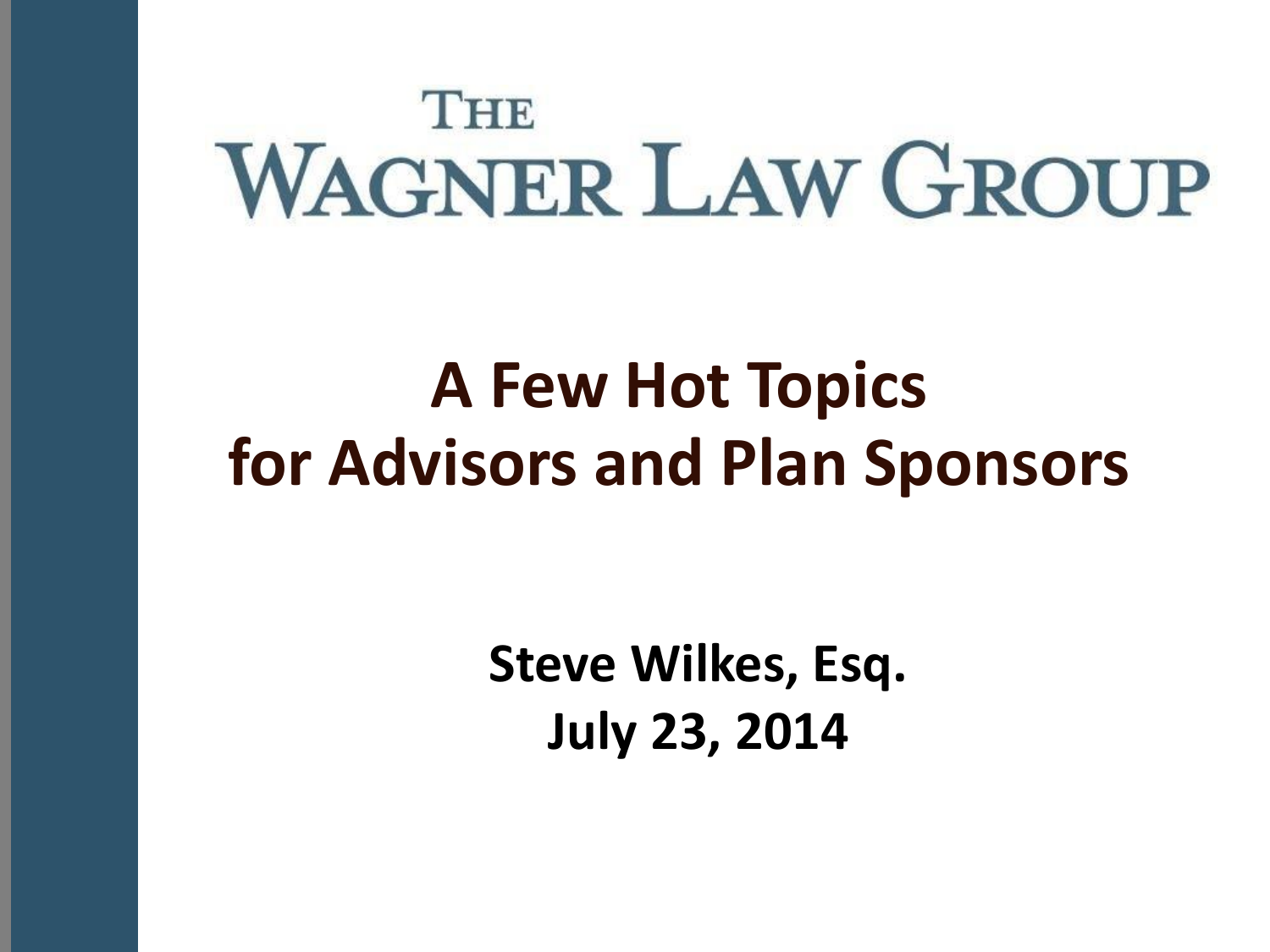#### **Steve Wilkes**

2



- Advise national client base of mutual funds, CIFs, private funds, registered investment advisers, insurance companies, broker dealers, wealth management firms, banks, trust companies, third party platforms and corporate employers on ERISA, tax, and related securities law matters.
- ERISA fiduciary and prohibited transaction counseling on product development, investment services, regulatory compliance and plan asset transactions involving financial service clients and corporate plan sponsors.
- Prepare non-discretionary or discretionary advisory agreements, Form ADV Part 2a and 2b, regulatory disclosures and filings, marketing materials, prospectus, revenue sharing, best investment management practices, CIF advisory and sub-advisory agreements, selling and administrative services agreements, distribution agreements, vendor agreements, compliance manuals and WSP's with emphasis on retirement plan products and services.
- Advise corporate employers on retirement plans, deferred compensation, equity compensation and employment tax related issues.
- Represent clients before DOL, IRS, SEC, and FINRA on retirement plan related matters.

THE **WAGNER LAW GROUP**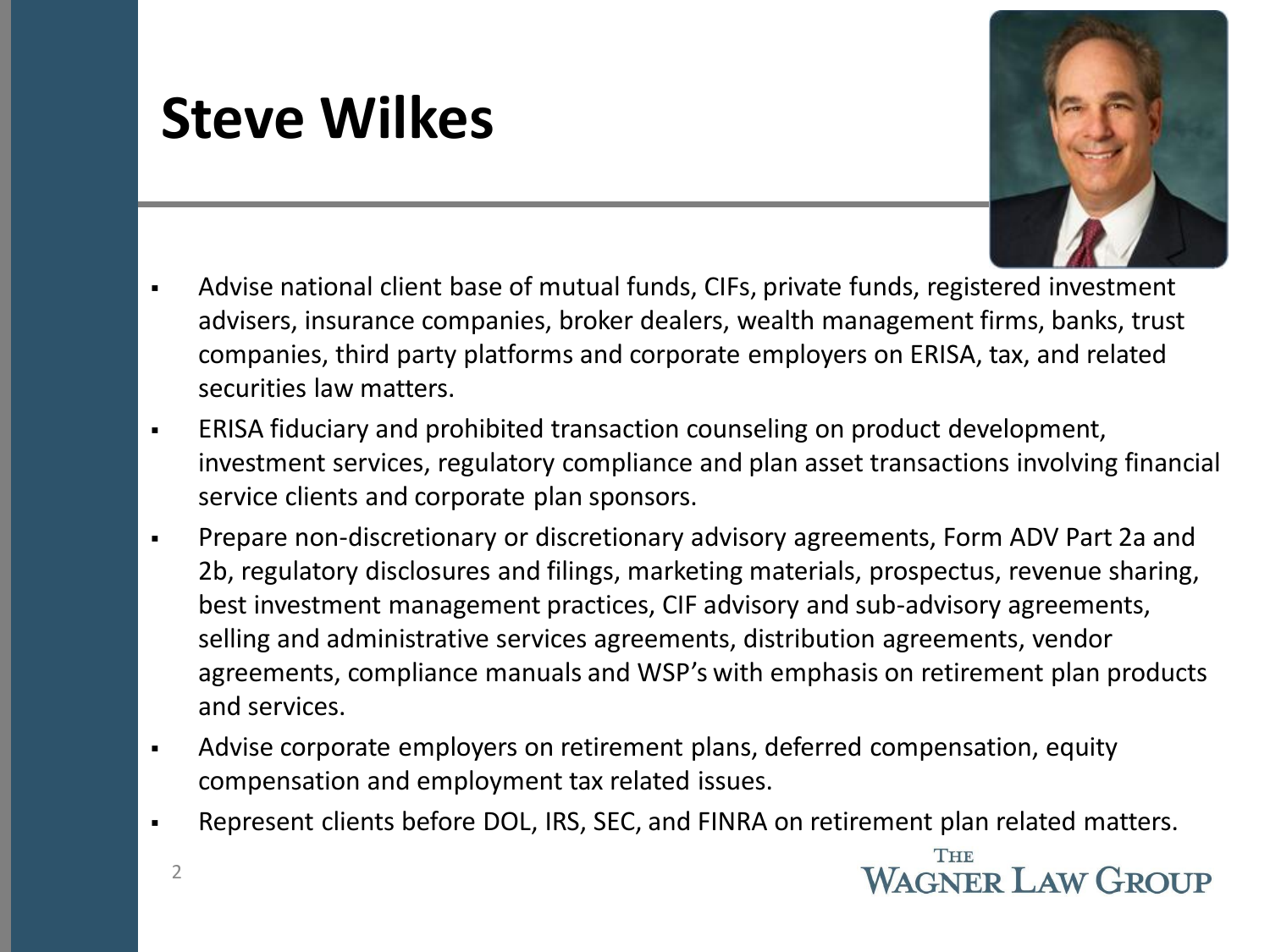# **Introduction**

- 1. Capturing 401(k) Rollovers
- 2. Lifetime Income Initiatives
- 3. Impact of Healthcare Reform on Retirement Industry

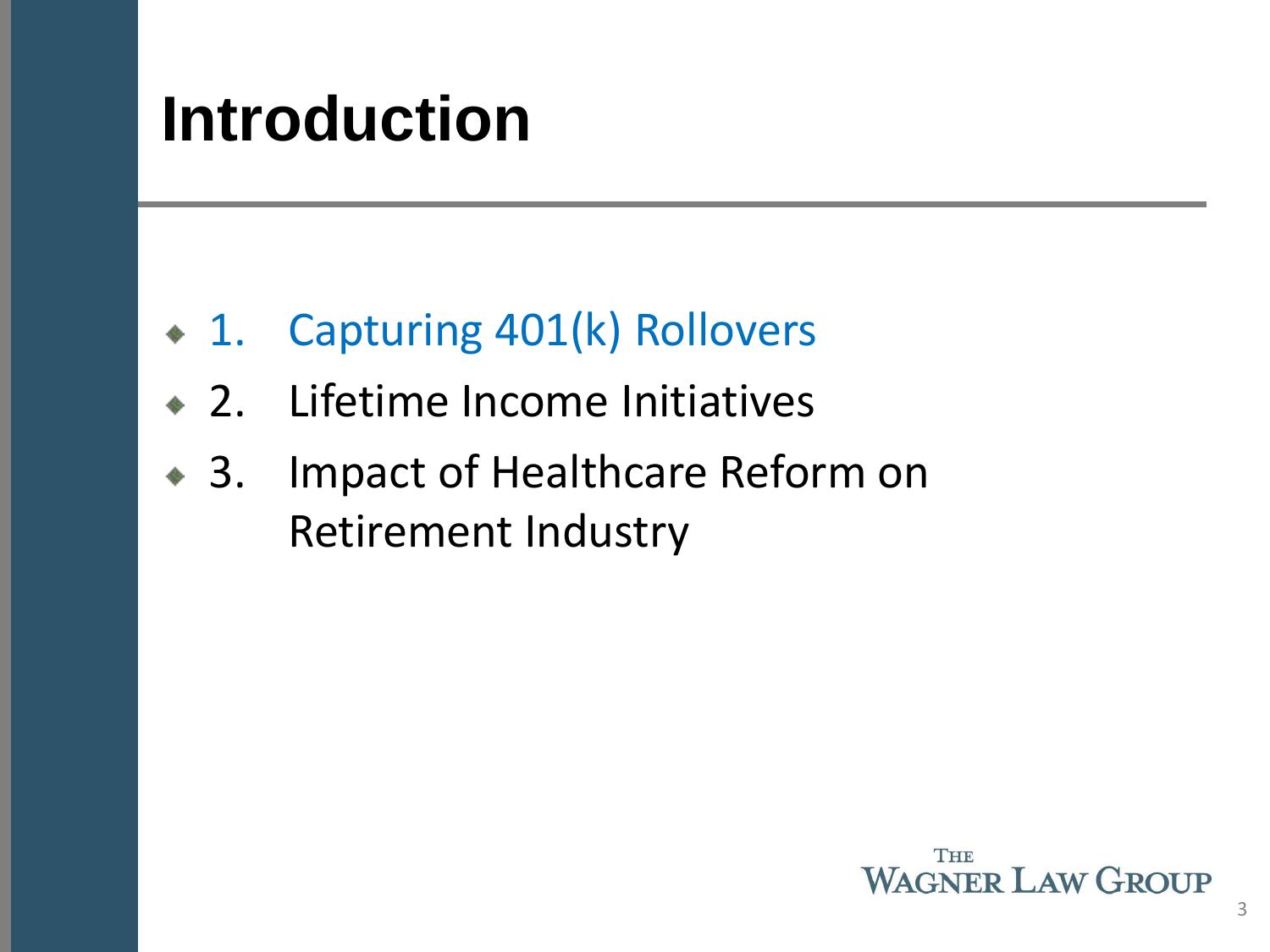# **The Regulatory Divide**

# **Portability of 401(k) Accounts**

- Participants may roll over accounts upon termination of employment.
- Rollover IRAs provide investment flexibility.

# **Services Offered by Advisors**

- Plan Services for plan sponsor.
- Plan Services for participants.
- Rollover IRA Services for participants.

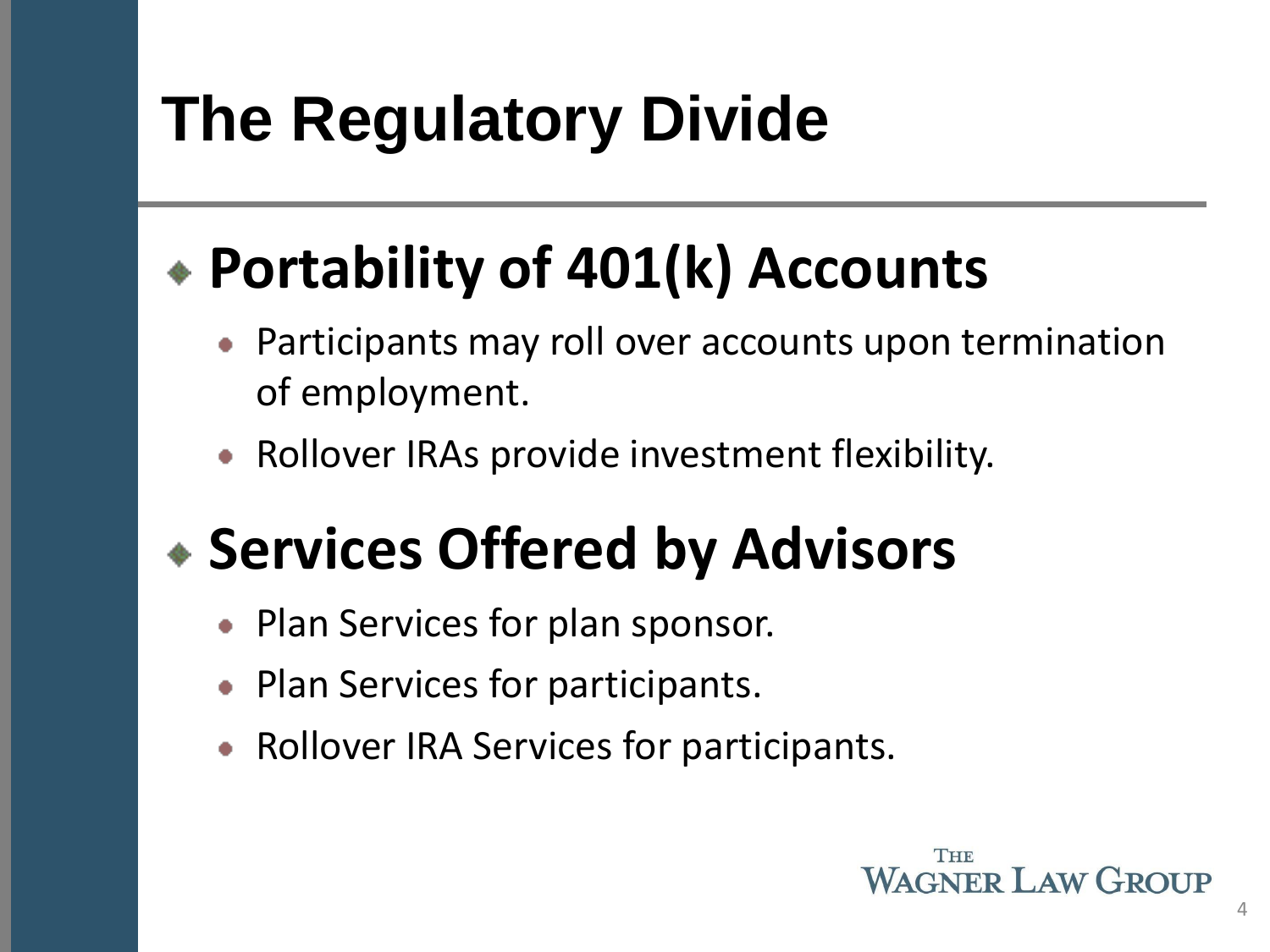# **Restrictions Under ERISA**

### **ERISA and Advisor's Services**

• Advisor's ability to offer Plan Services and Rollover IRA Services is restricted.

### **Possible Solutions**

- Stop offering Rollover IRA Services.
- Adopt service model which allows Advisor to offer Rollover IRA Services.

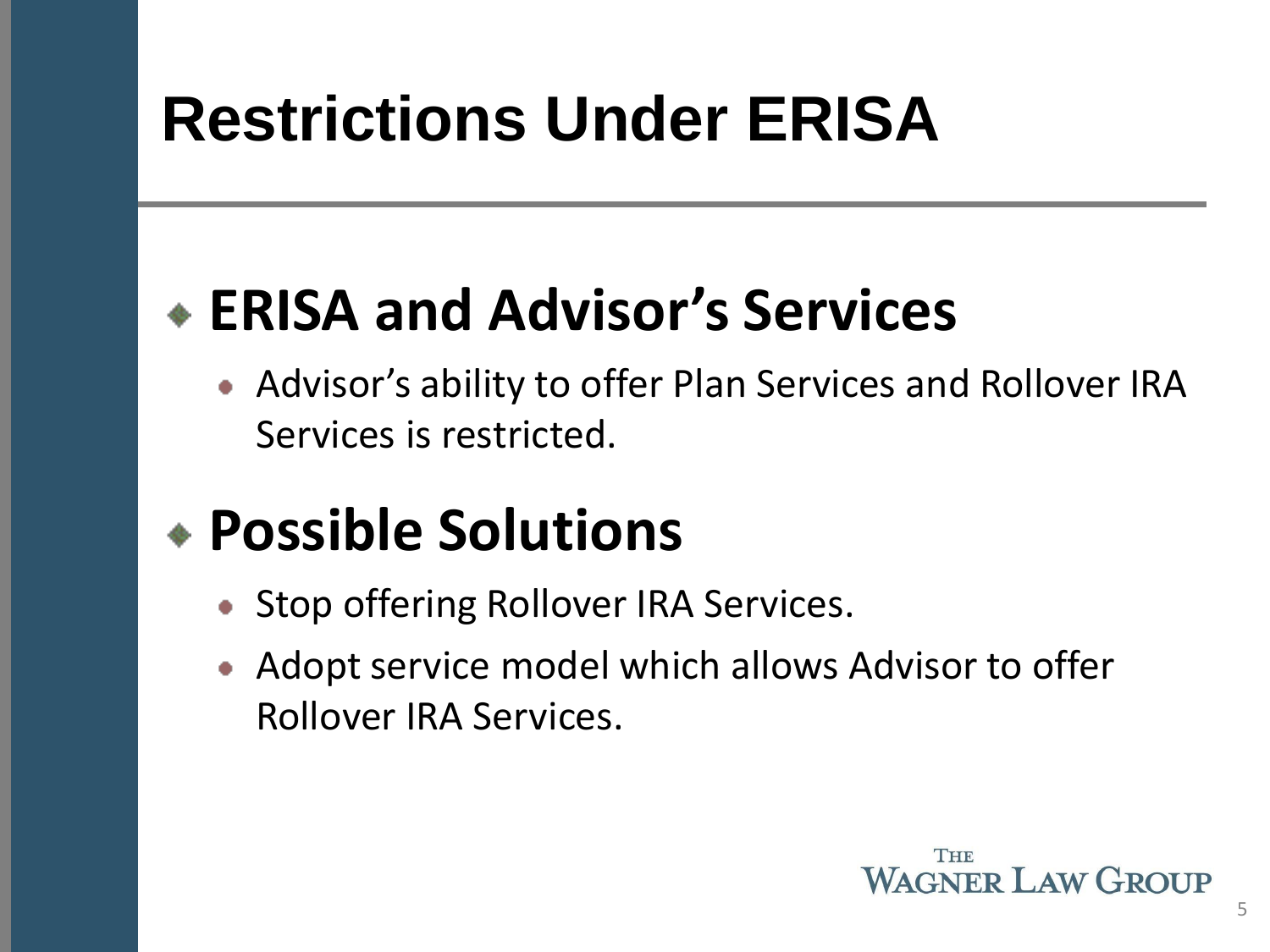### **Potential Abuses of Cross-Selling**

### **Issues Arising from Cross-Selling**

- Potential conflicts of interest.
- Exploiting trust to sell at unfavorable terms.

## **Capturing Rollover Assets**

- Advisor develops relationships with plan sponsor and participants.
- Potential conflict if Advisor's fees on rollover assets are higher than fees on plan assets.

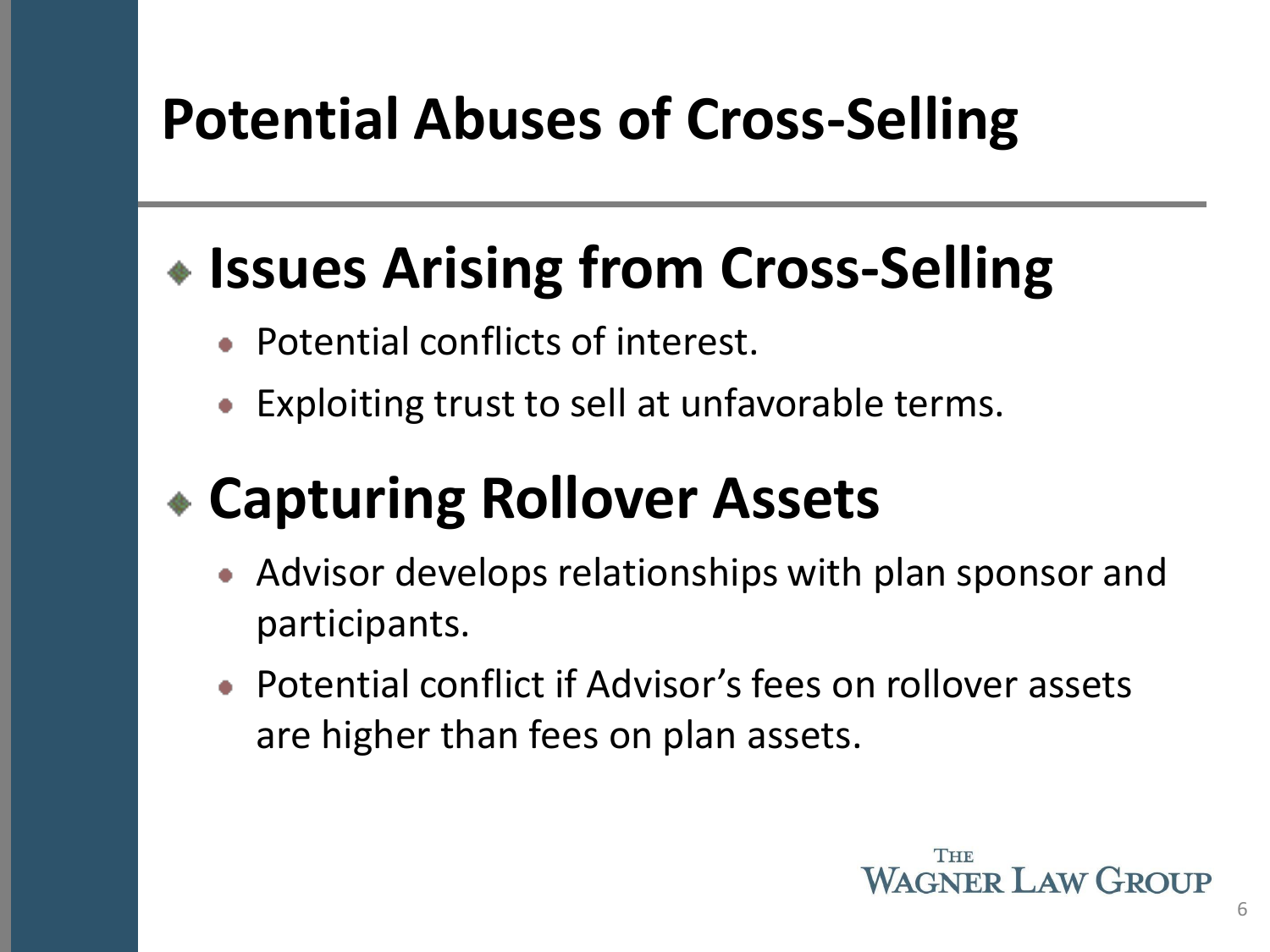# **DOL Guidance**

### **"Potential for Abuse"**

- Policy concern for DOL.
- DOL has issued interpretive guidance for cross-selling of Rollover IRA Services.
- Starting point is ERISA's general prohibition against self-dealing.

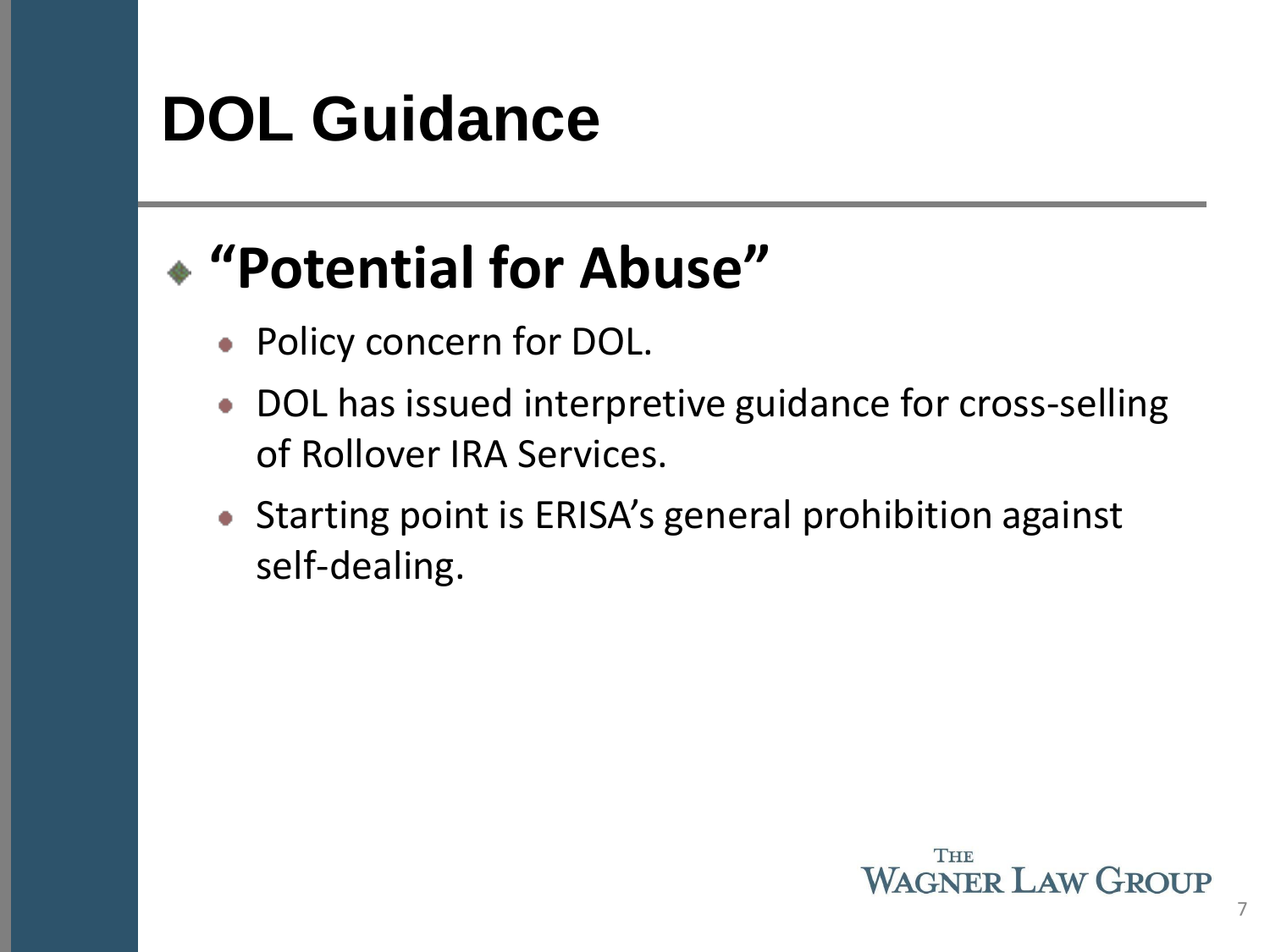### **Prohibited Transaction Rules**

### **Prohibition Against Self-Dealing**

- ERISA Section 406(b) and mirror IRC provision.
- Advisor cannot provide fiduciary advice that increases Advisor's compensation.

### **Example**

- Advisor's fiduciary advice steers participants to fund with highest 12b-1 fee.
- Advice is tainted even if provided in good faith.

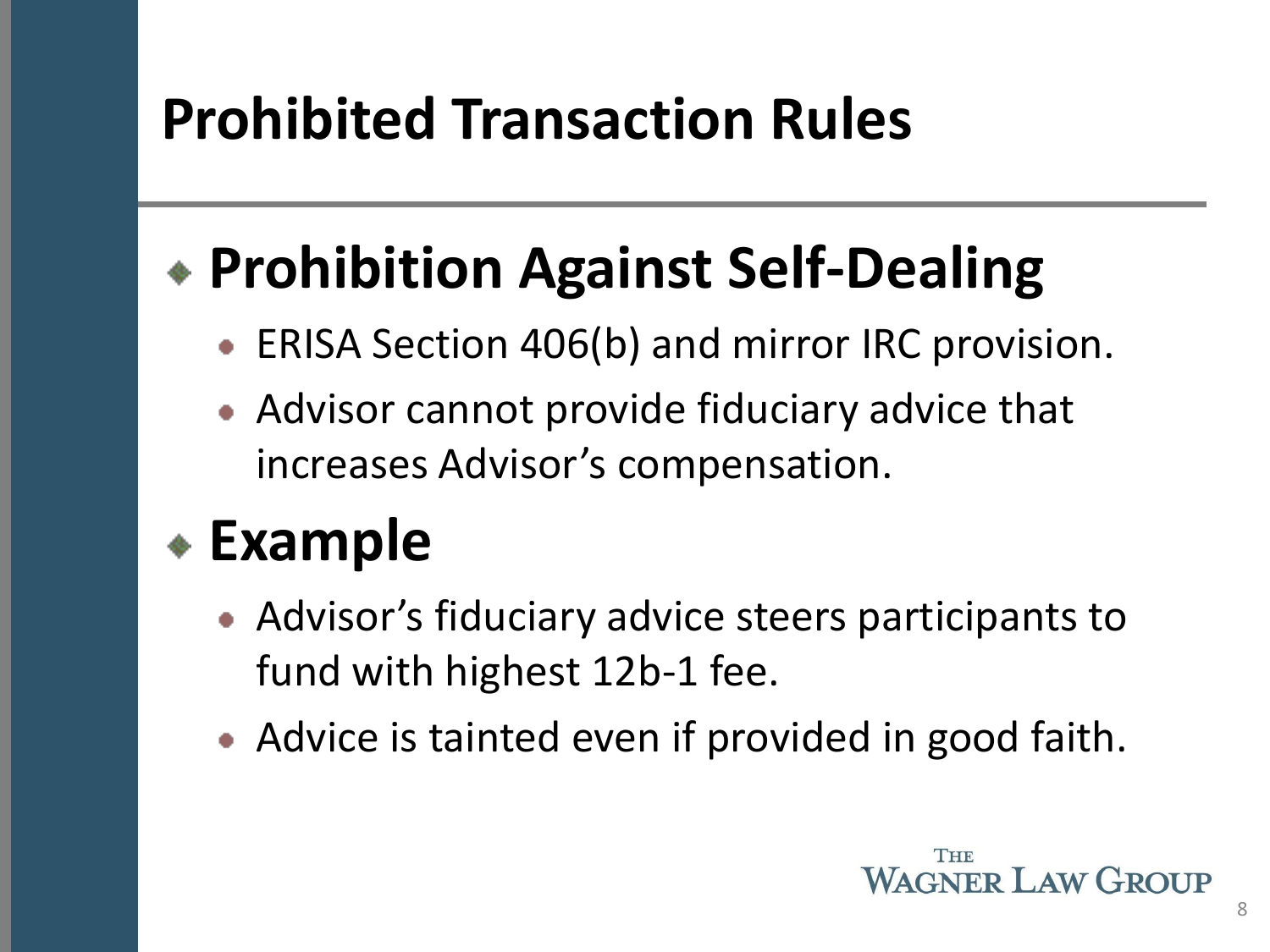# **DOL Rollover Option**

### **Advisory Opinion 2005-23A**

- Broadly suggests that if Advisor is fiduciary, any rollover advice to participants may trigger PT.
- DOL does not fully explain reasoning.
- If Advisor is not fiduciary, rollover advice will not trigger PT.

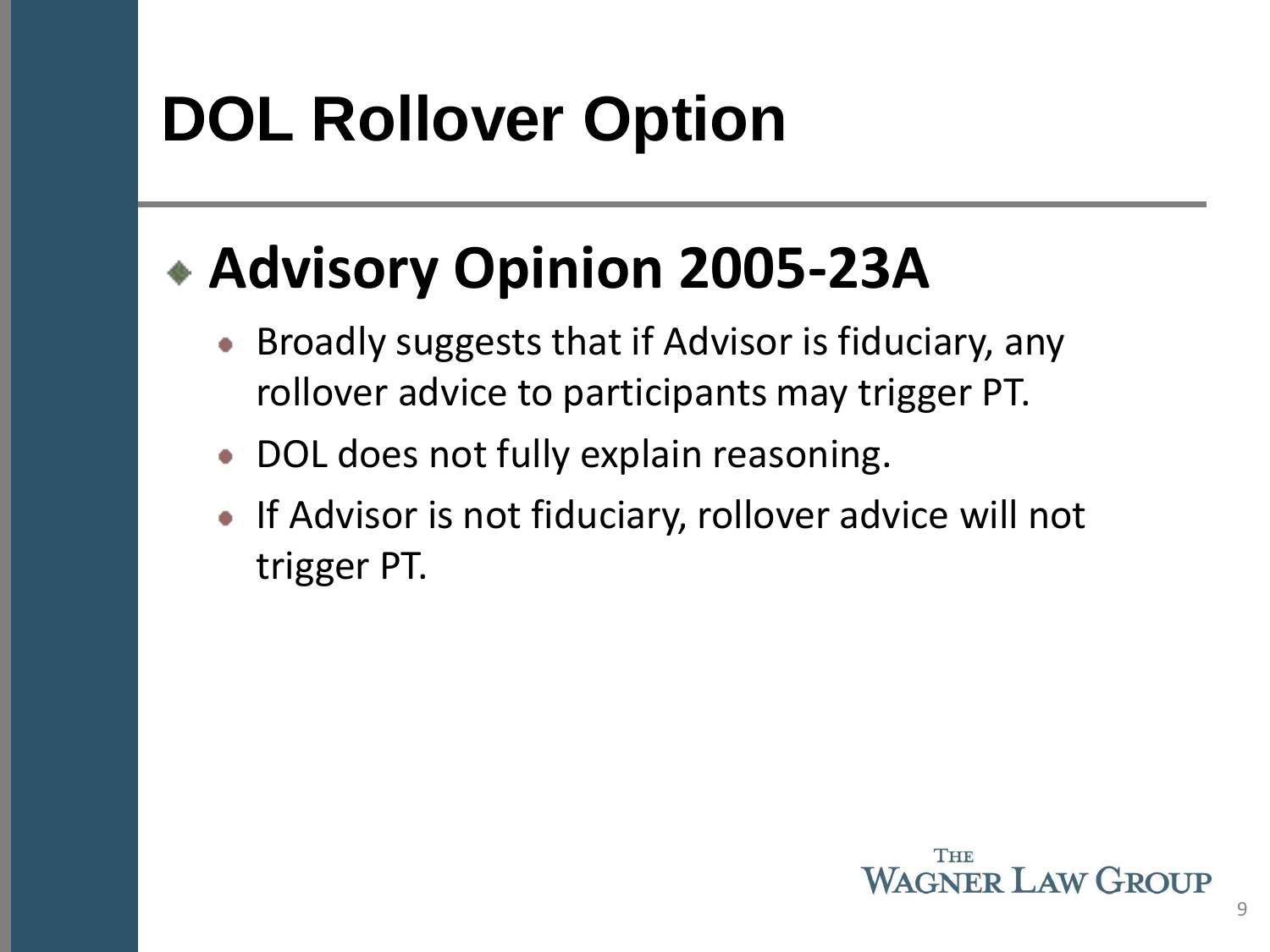#### **DOL-Related Concern for All Advisors**

### **Advisors Appointed as Fiduciaries**

• DOL Rollover Opinion seems to say they cannot capture rollover assets.

## **All Other Advisors**

- If Advisor provides "accidental" fiduciary advice, Advisor becomes fiduciary.
- Therefore, all Advisors may become subject to restrictions in DOL Rollover Opinion.

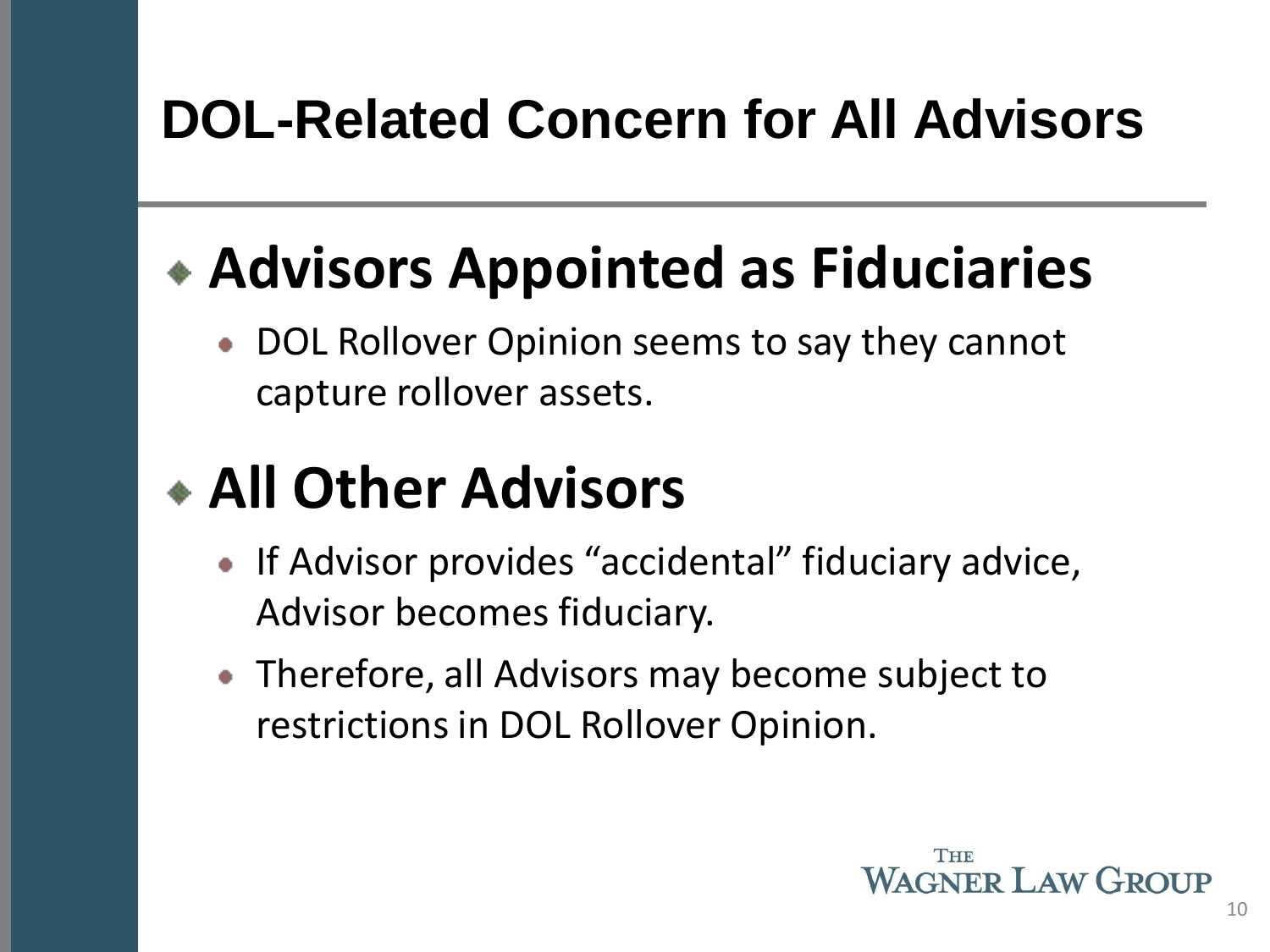#### **Definition of Investment Advice**

- **You provide "investment advice" if:**
	- Individualized investment advice is provided on regular basis; and
	- It serves as primary basis for plan decisions.
	- **Advisors and Investment Advice**
		- Many Advisors hope their advice does not meet *regular basis* and *primary basis* conditions.
		- But Advisors may become "accidental" fiduciaries as contact with plan sponsor increases.

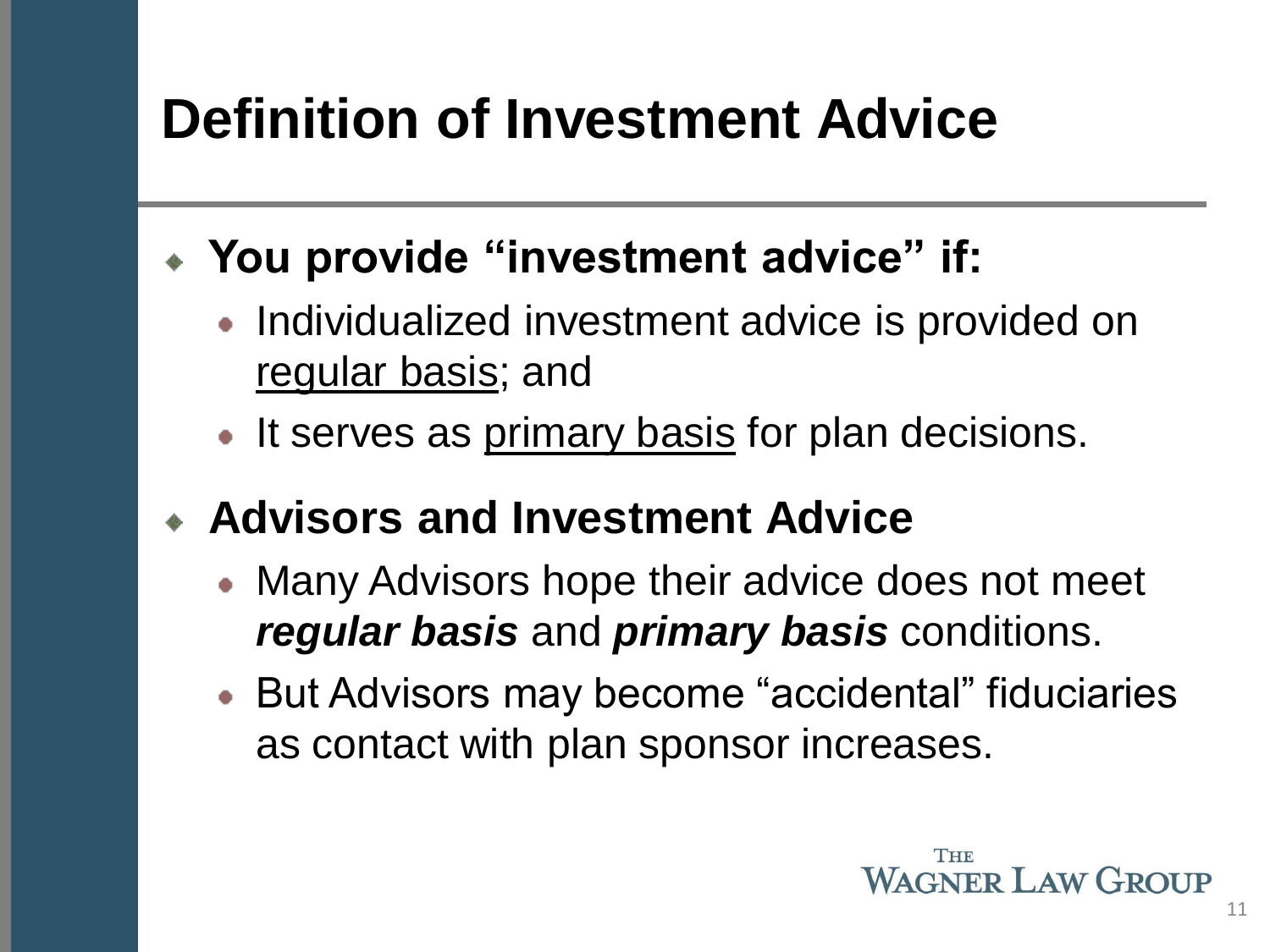## **Critical Supreme Court Guidance**

#### **Varity Corp v. Howe (1996 Supreme Ct.)**

- Cited in DOL Rollover Opinion.
- Court rules that same person may operate in fiduciary and non-fiduciary capacities.
- Legal analysis also applies to Advisors and Rollover IRA Services.

#### **Game Plan**

- Advisor is clearly acting in non-fiduciary capacity when offering Rollover IRA Services.
- Consistent with Varity Corp decision.

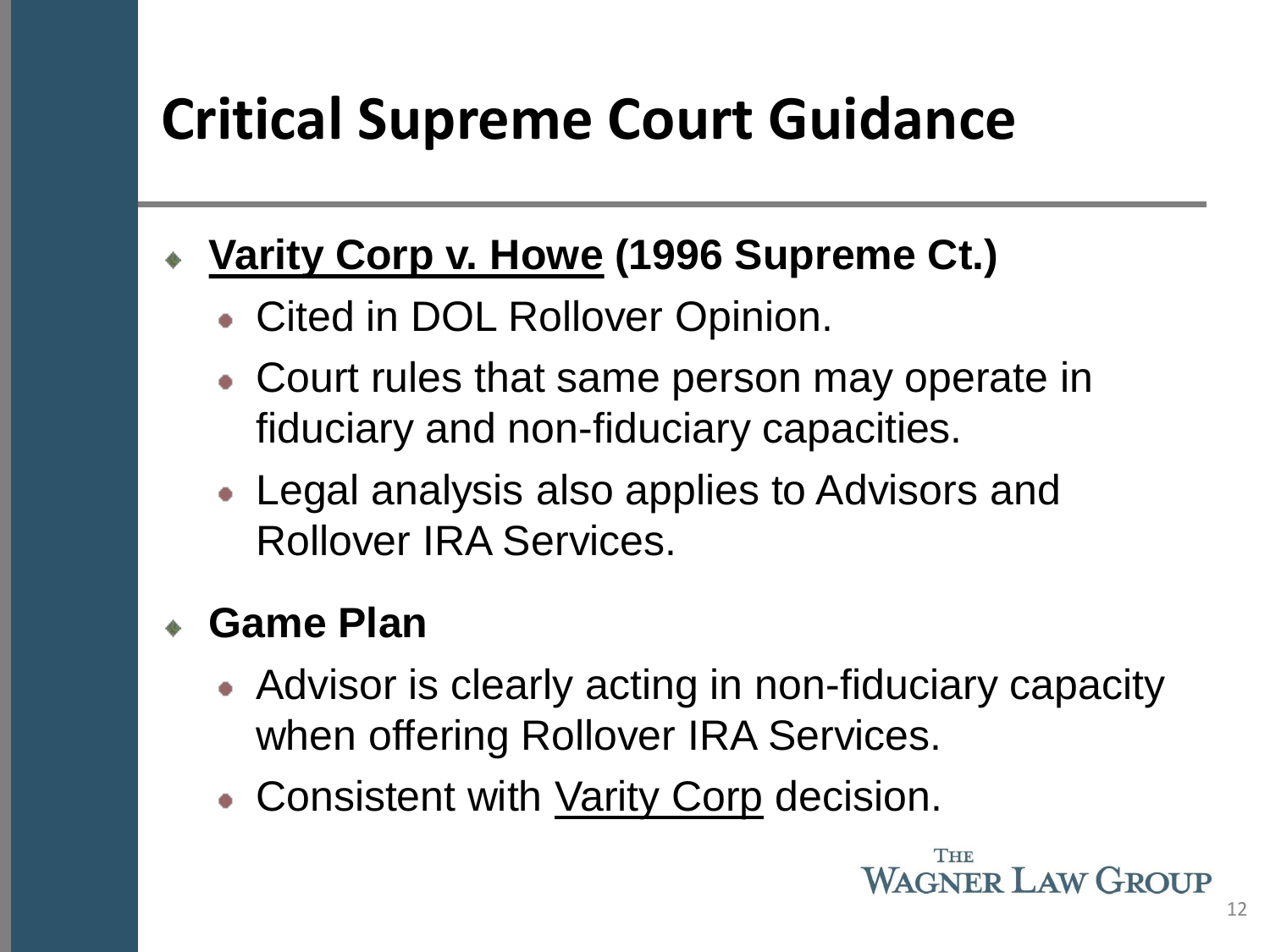# **Core Analysis in Varity Corp**

#### **Factual Background for Case**

- Employer transfers money-losing division to subsidiary.
- Falsely communicates that benefits are secure.
- Benefits forfeited after subsidiary goes bankrupt.

#### **Was Employer Acting as a Fiduciary?**

- Employer argues its communications to employees were not fiduciary acts.
- Court disagrees.

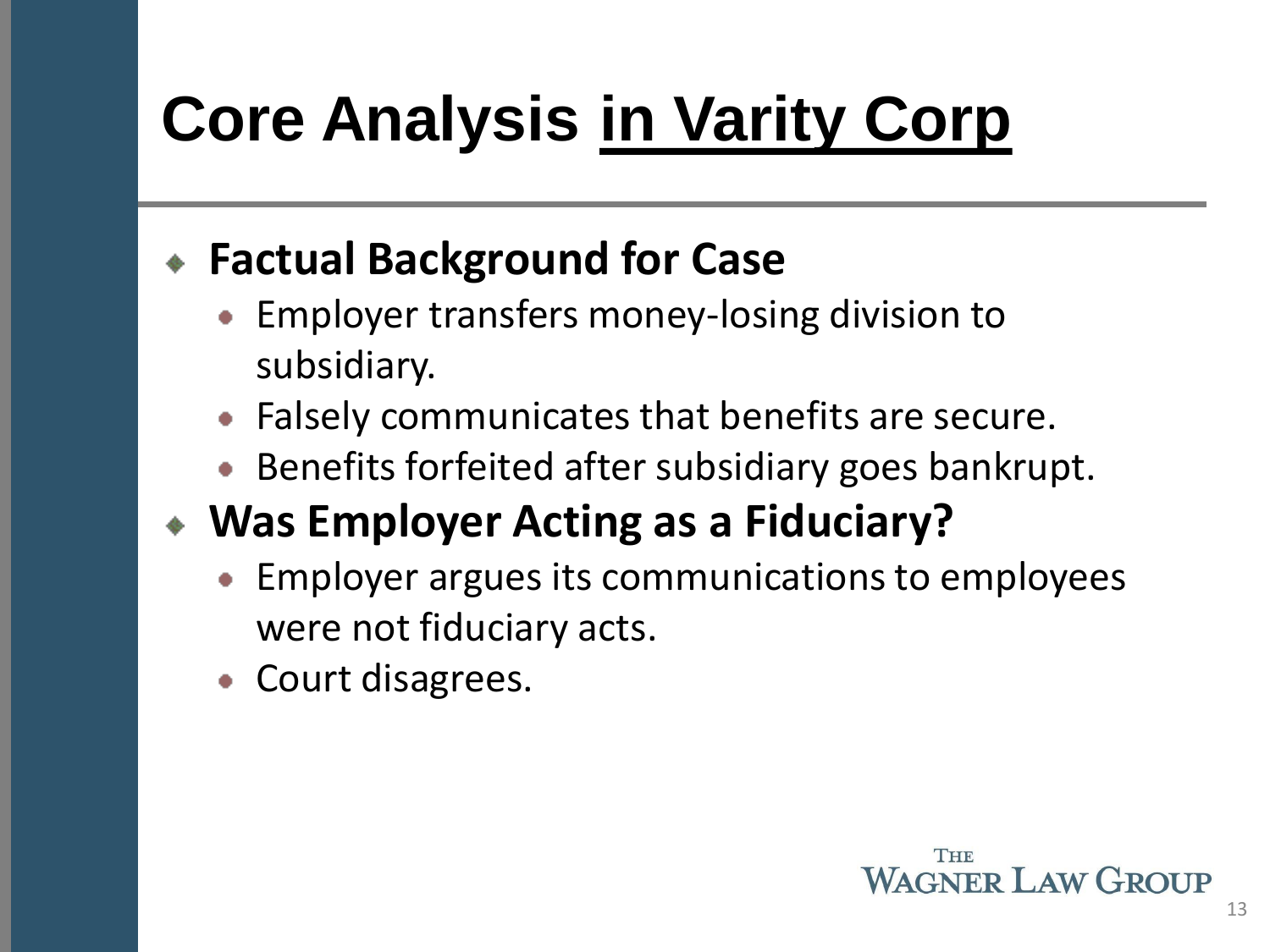# **Three-Factor Test from Varity Corp**

#### **Court examines 3 key factors:**

- Factual context of communication.
- Plan-related authority of person providing communication.
- Plan-related nature of communication.

### **Applicability to Advisors**

• Need to ensure 3-Factor Test is met by Advisors when offering Rollover IRA Services.

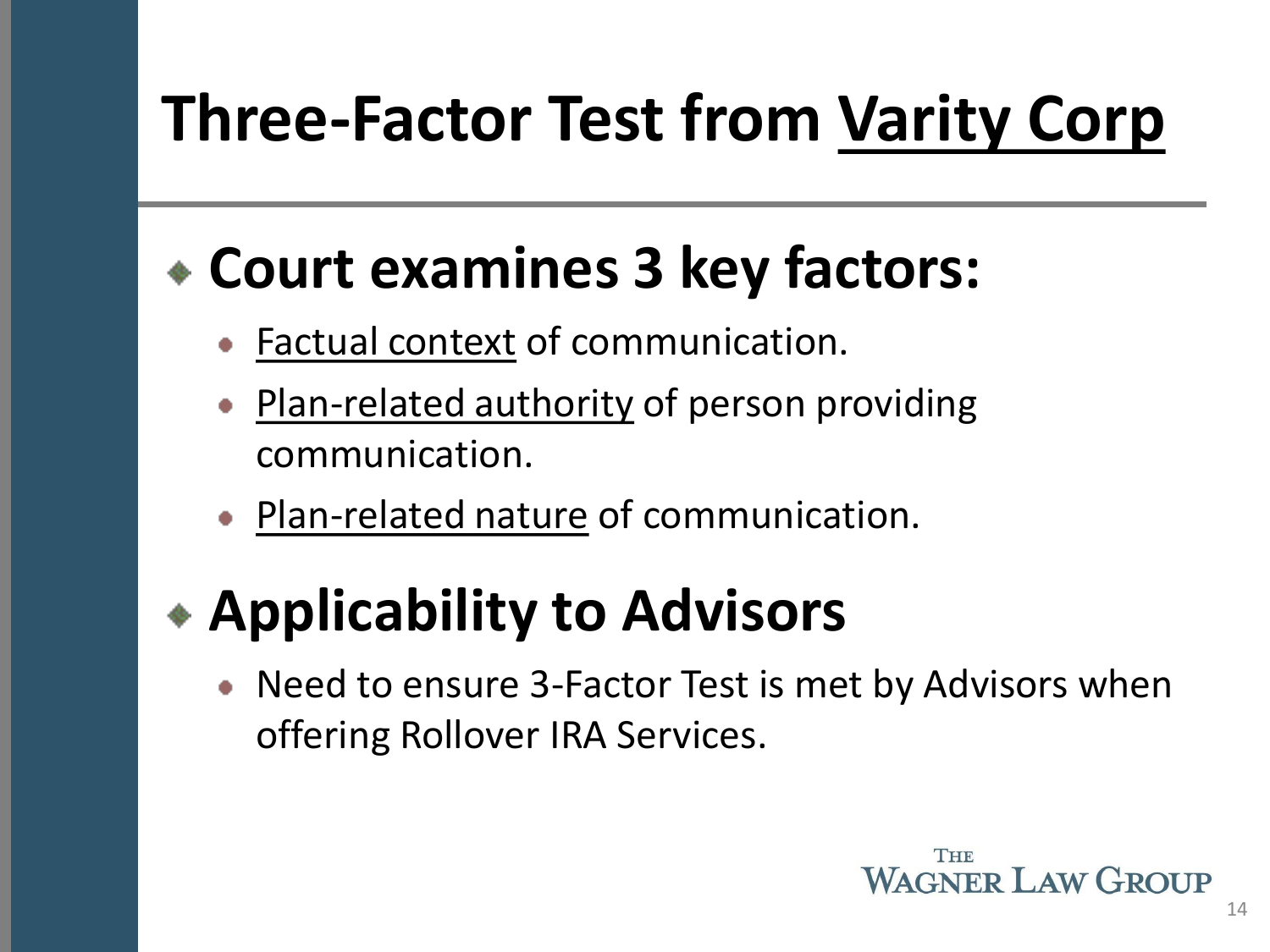# **Meeting the 3-Factor Test**

### **Rollover Communications**

• Manner and content must satisfy all 3 factors.

### **1 st Factor: Factual Context**

- Non-plan related setting.
- Refrain from promoting Rollover IRA Services at Plan meetings.
- **Offer Rollover IRA Services at one-on-one meetings** with participants.

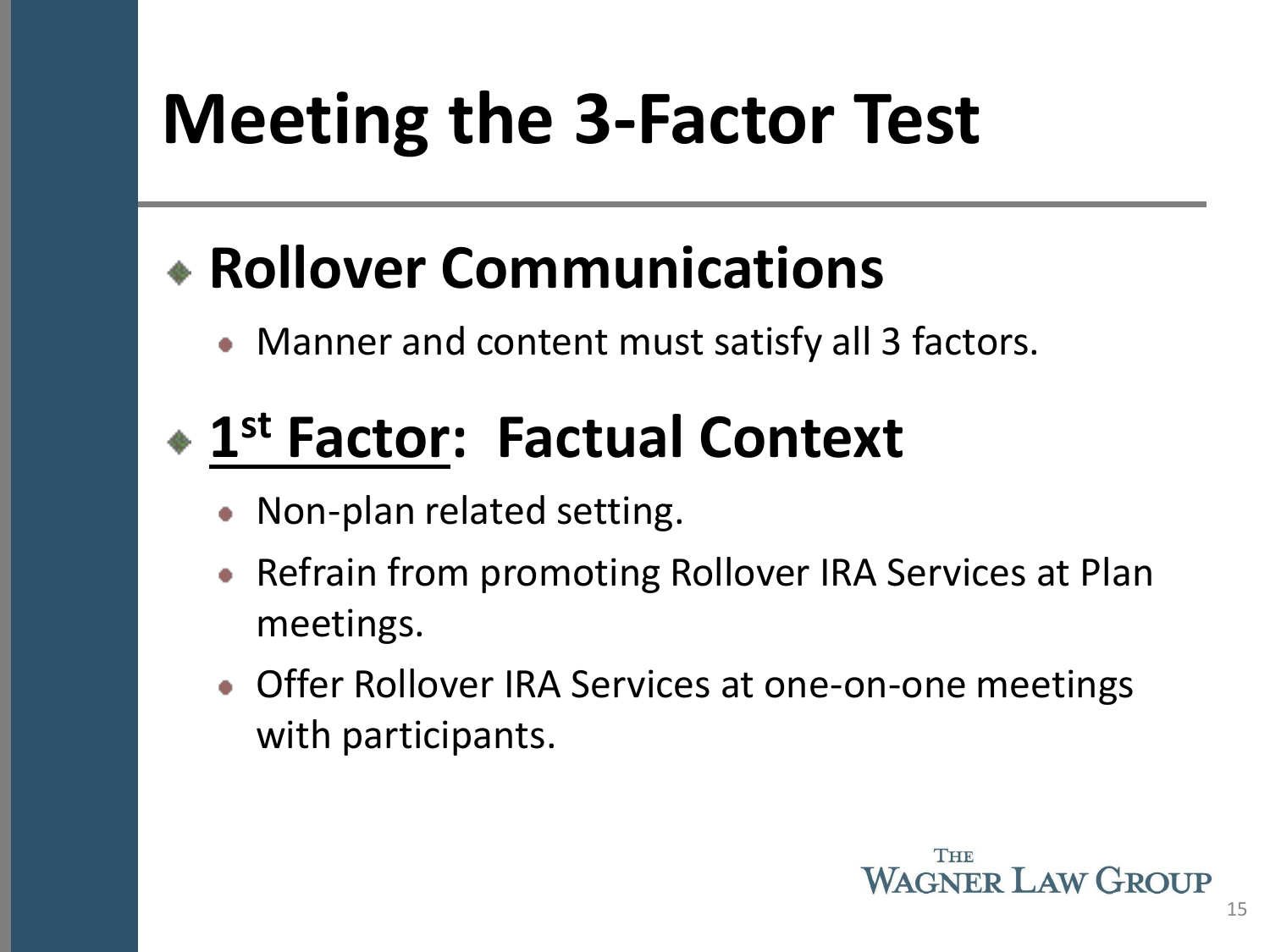# **Meeting the 3-Factor Test** *(cont'd)*

## **2 nd Factor: Plan-Related Authority**

- Request written confirmation letter from plan sponsor.
- Letter confirms that Advisor's Rollover IRA Services are unrelated to Plan Services.

# **3 rd Factor: Plan-Related Nature**

- Request written acknowledgment from participant.
- Acknowledgment form explains that Rollover IRA Services are not a plan fiduciary service.

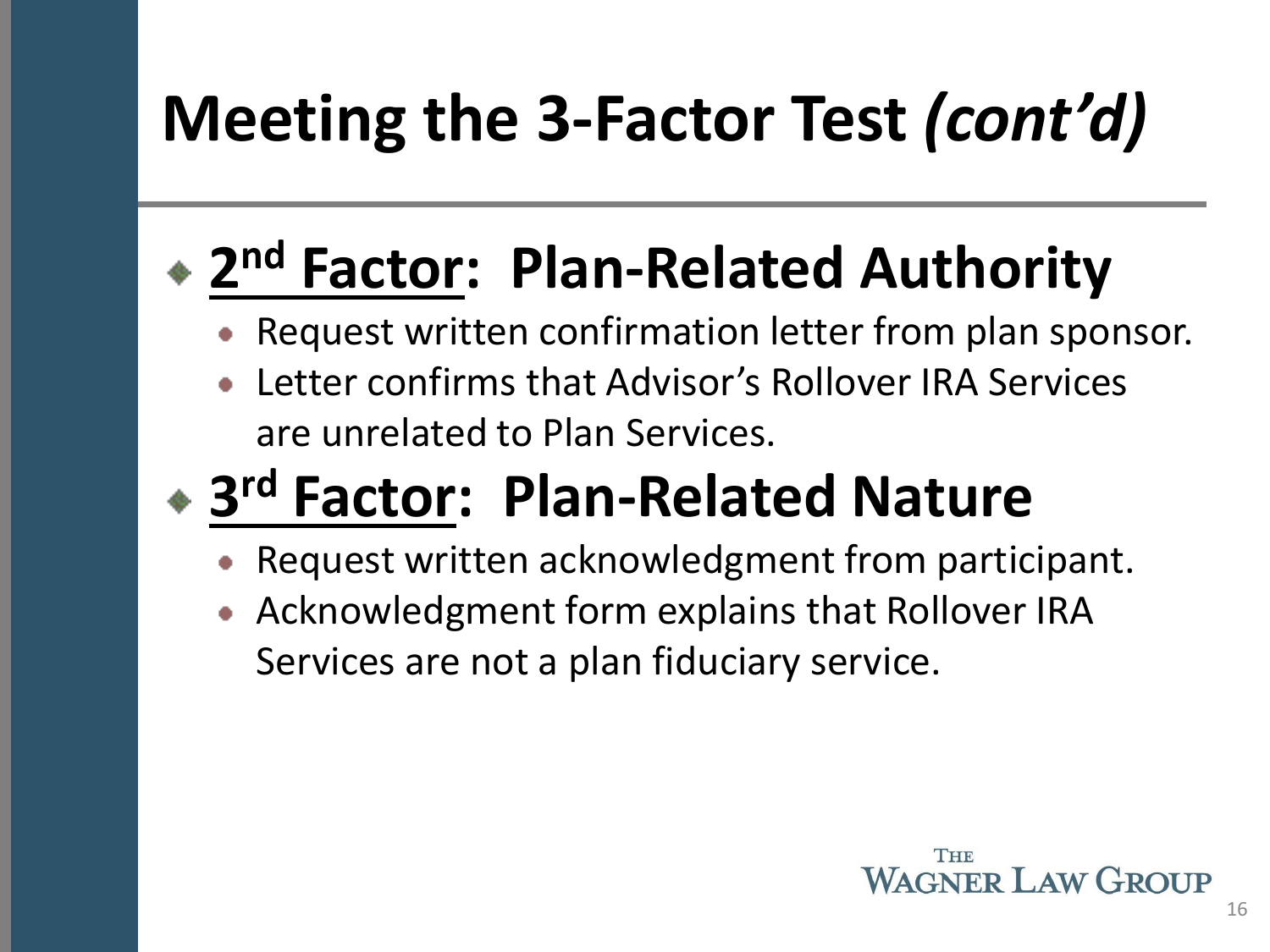#### **Document-Related Issues**

# **Plan Sponsor/Participant Will Not Sign**

- Advisors appointed as fiduciaries should not offer Rollover IRA Service.
- All other Advisors may offer Rollover IRA Service if certain that there has been no fiduciary advice.
- Protection of written forms necessary for Advisors acting as fiduciaries.

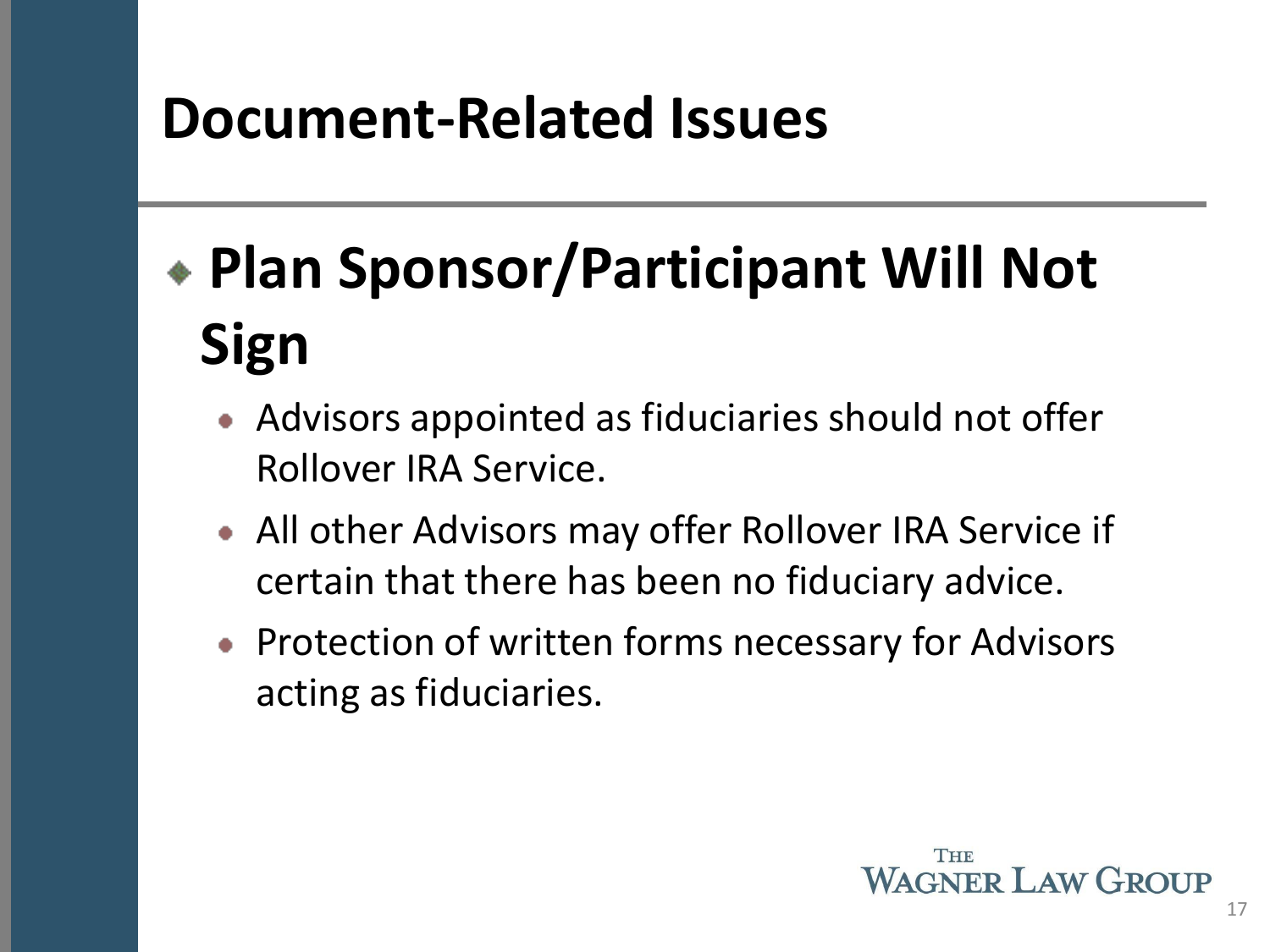# **Procedural Guidelines**

#### **1) Discussion of Rollovers at Plan Meetings**

• Advisor may discuss **availability** of rollover distributions, but not advisability.

#### **2) Promotion of Rollover IRA Services**

- Limit promotion of Rollover IRA Services at Plan meetings.
- Do not indicate that Rollover IRA Services are part of Plan Services.

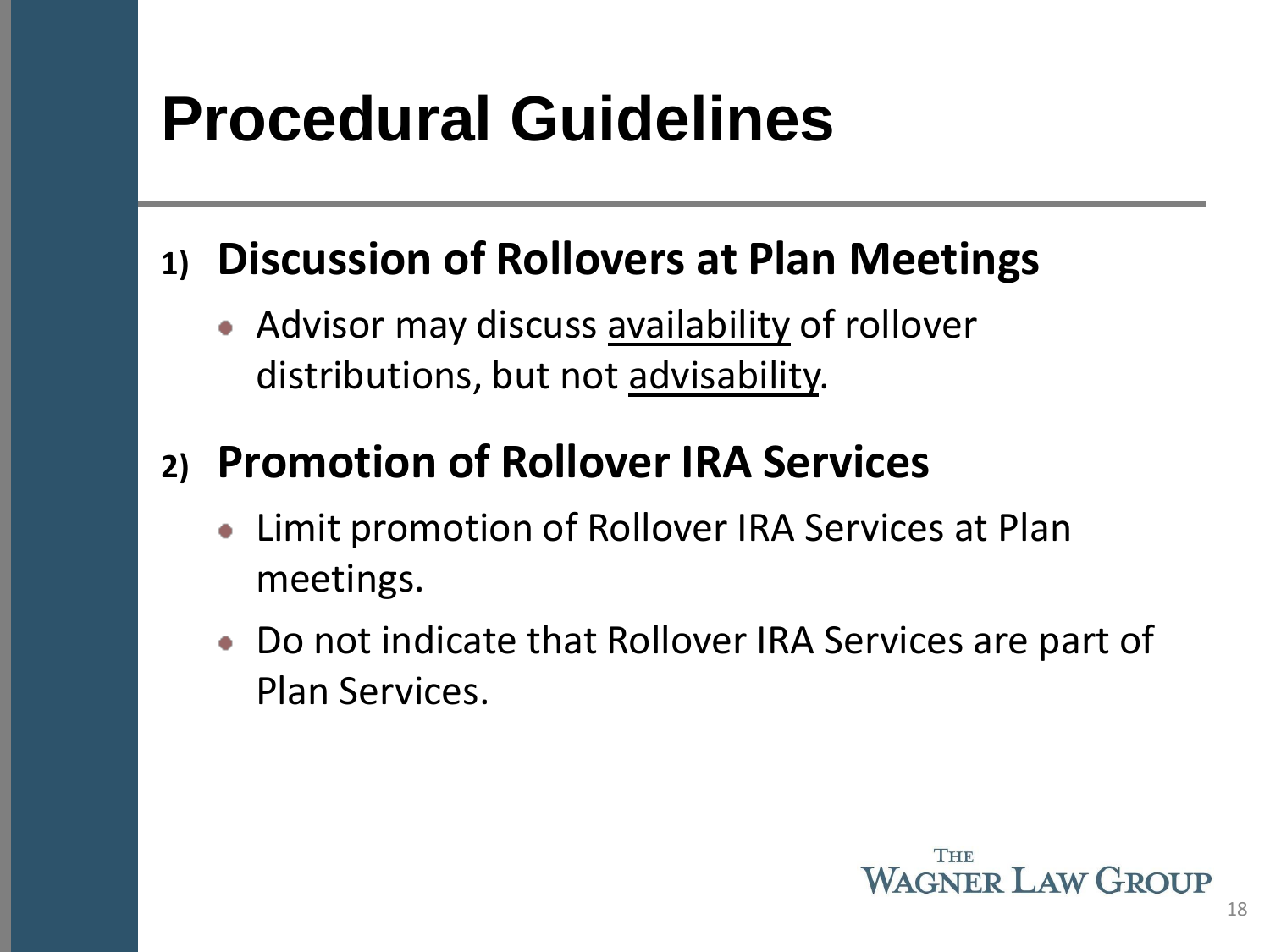# **Procedural Guidelines** *(cont'd)*

#### **3) Offering Rollover IRA Services**

• Make offer at one-on-one meeting with participant, but not at Plan meetings.

#### **4) Meeting with the Plan Sponsor**

- Ask plan sponsor to sign written confirmation letter.
- Plan sponsor should not endorse Advisor's Rollover IRA Services to participants.

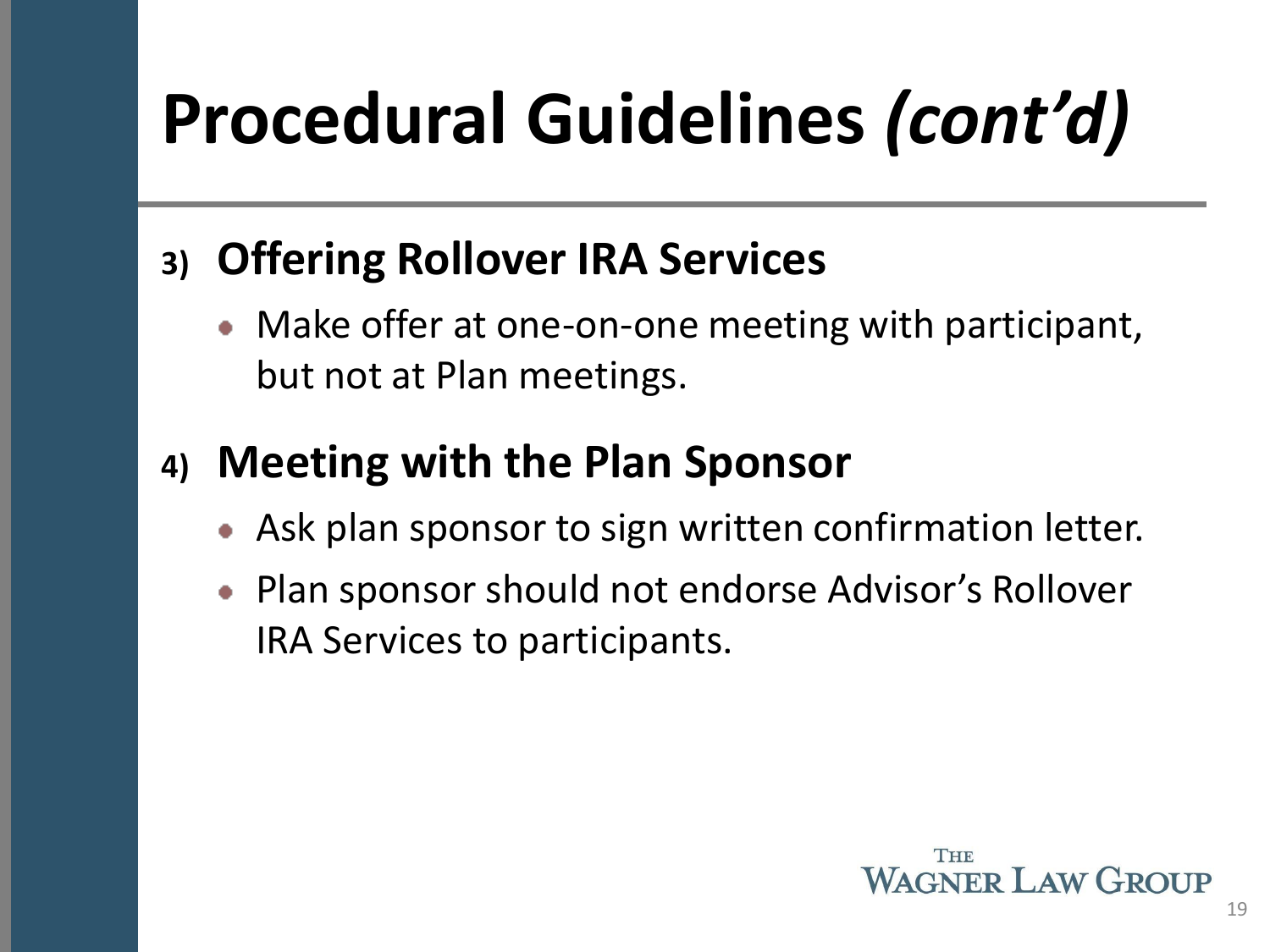# **Procedural Guidelines** *(cont'd)*

#### **5) Meeting with Participant**

- Ask participant to sign written acknowledgment form.
- Do not suggest that participant is obligated to work with Advisor as part of Plan Services.

#### **6) Confirmation Letter for Plan Sponsor**

• If sponsor refuses to sign, do not offer Rollover IRA Services if fiduciary advice has been provided.

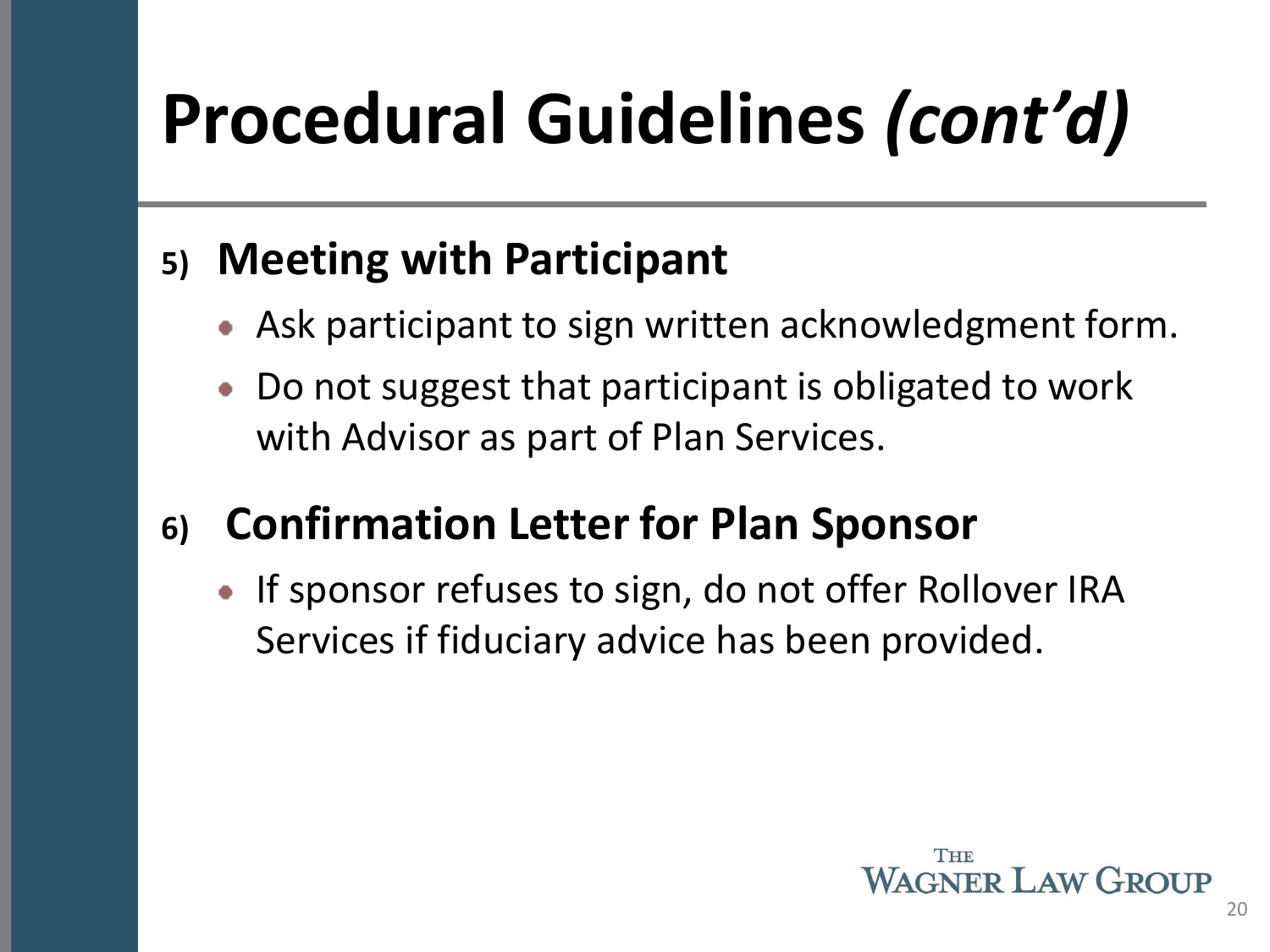# **Procedural Guidelines** *(cont'd)*

#### **7) Acknowledgment Form for Participant**

• If participant refuses to sign, do not offer Rollover IRA Services if fiduciary advice has been provided.

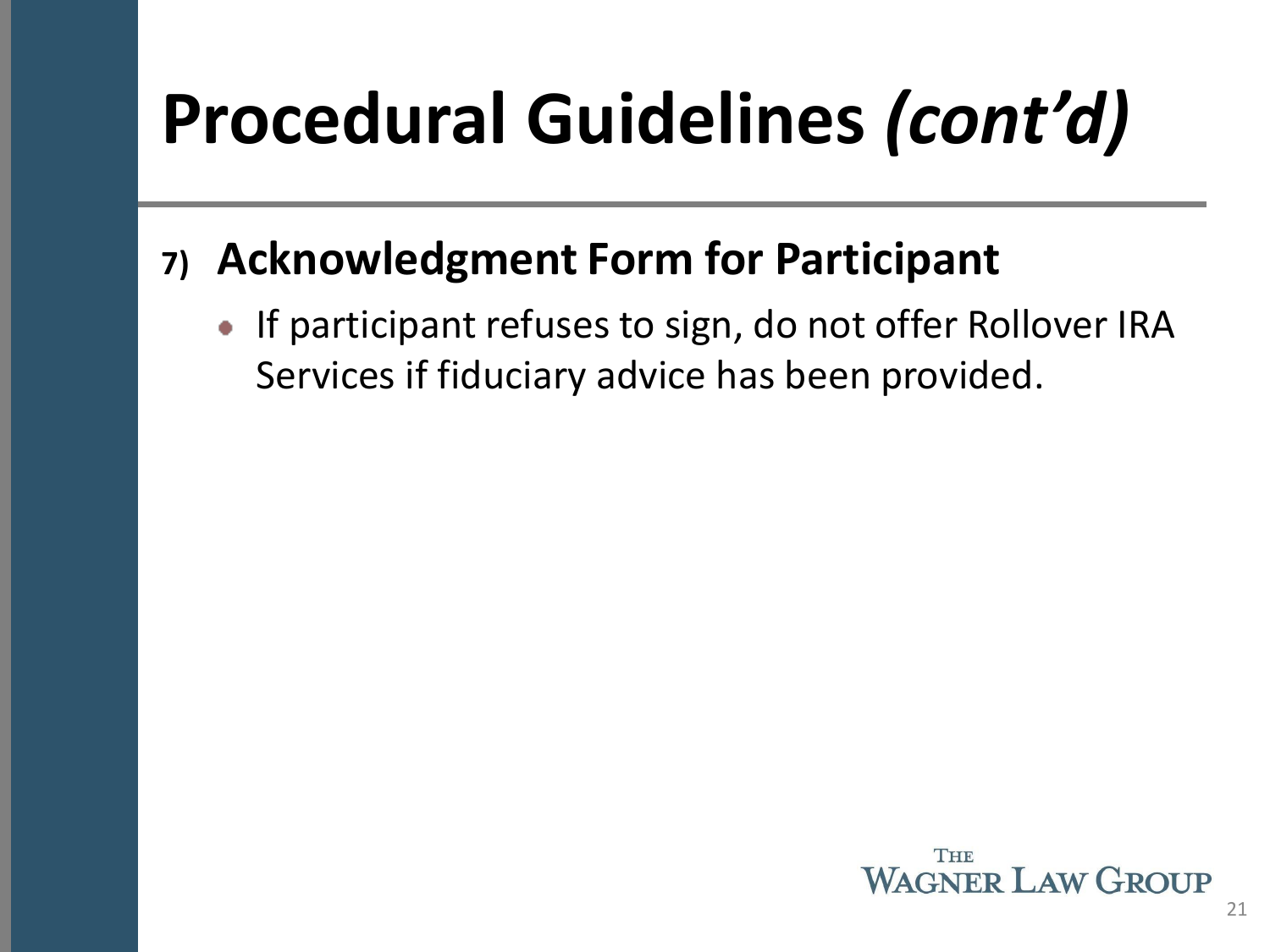# **Conclusions**

### **Advisors and Rollover IRA Services**

May offer Rollover IRA Services consistent with procedural guidelines.

## **Purpose of Procedural Guidelines**

- Factual context is non-plan related setting.
- Rollover IRA Services are not offered under Advisor's authority to provide Plan Services.
- Participant understands non-plan related nature of Advisor's offer.

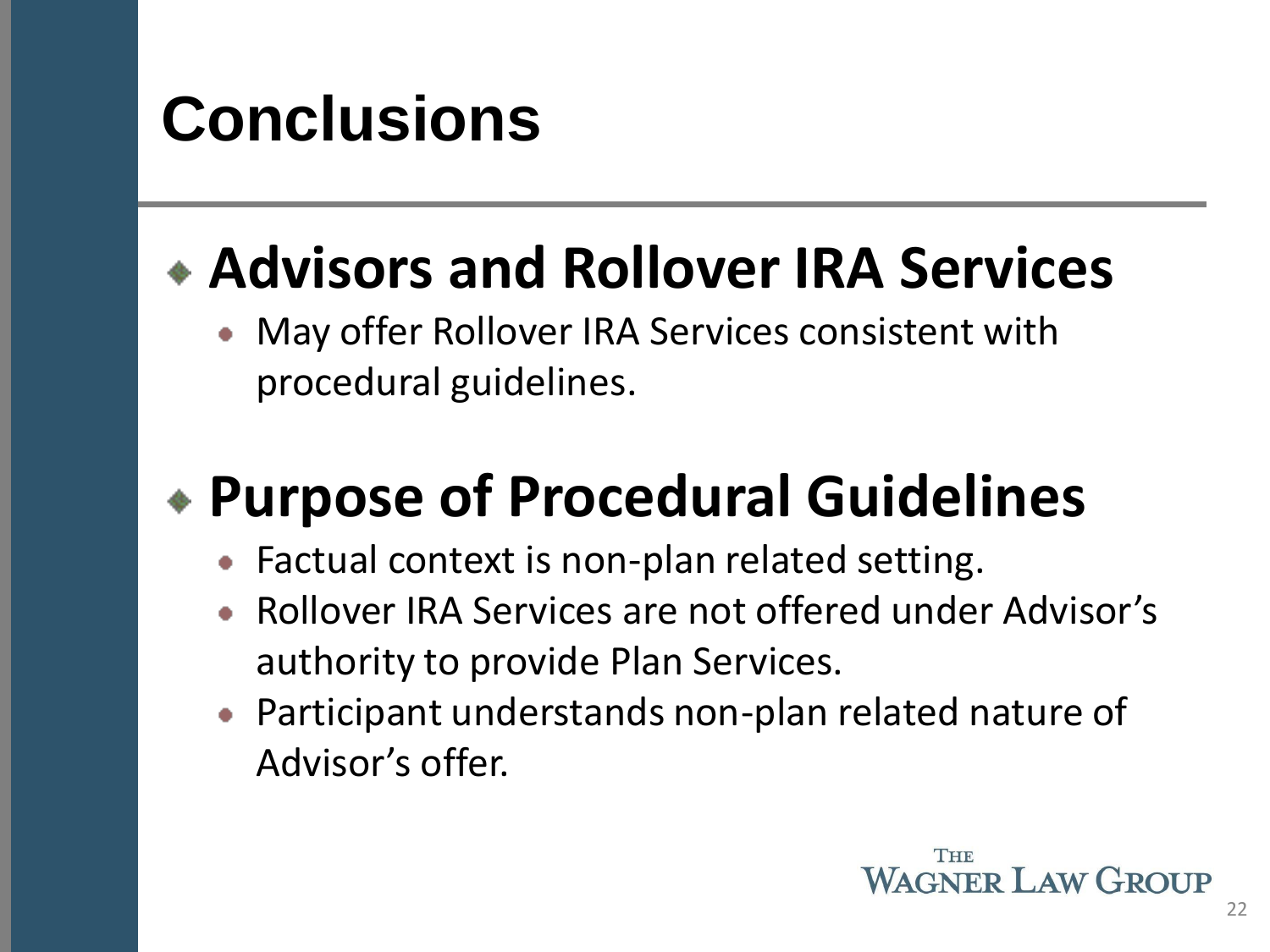# **Conclusions** *(cont'd)*

### **Advisors Appointed as Fiduciaries**

• Should follow procedural guidelines carefully.

### **All Other Advisors**

- Should also strongly consider following procedural guidelines as "best practices" matter.
- Any Advisor may become an accidental fiduciary.

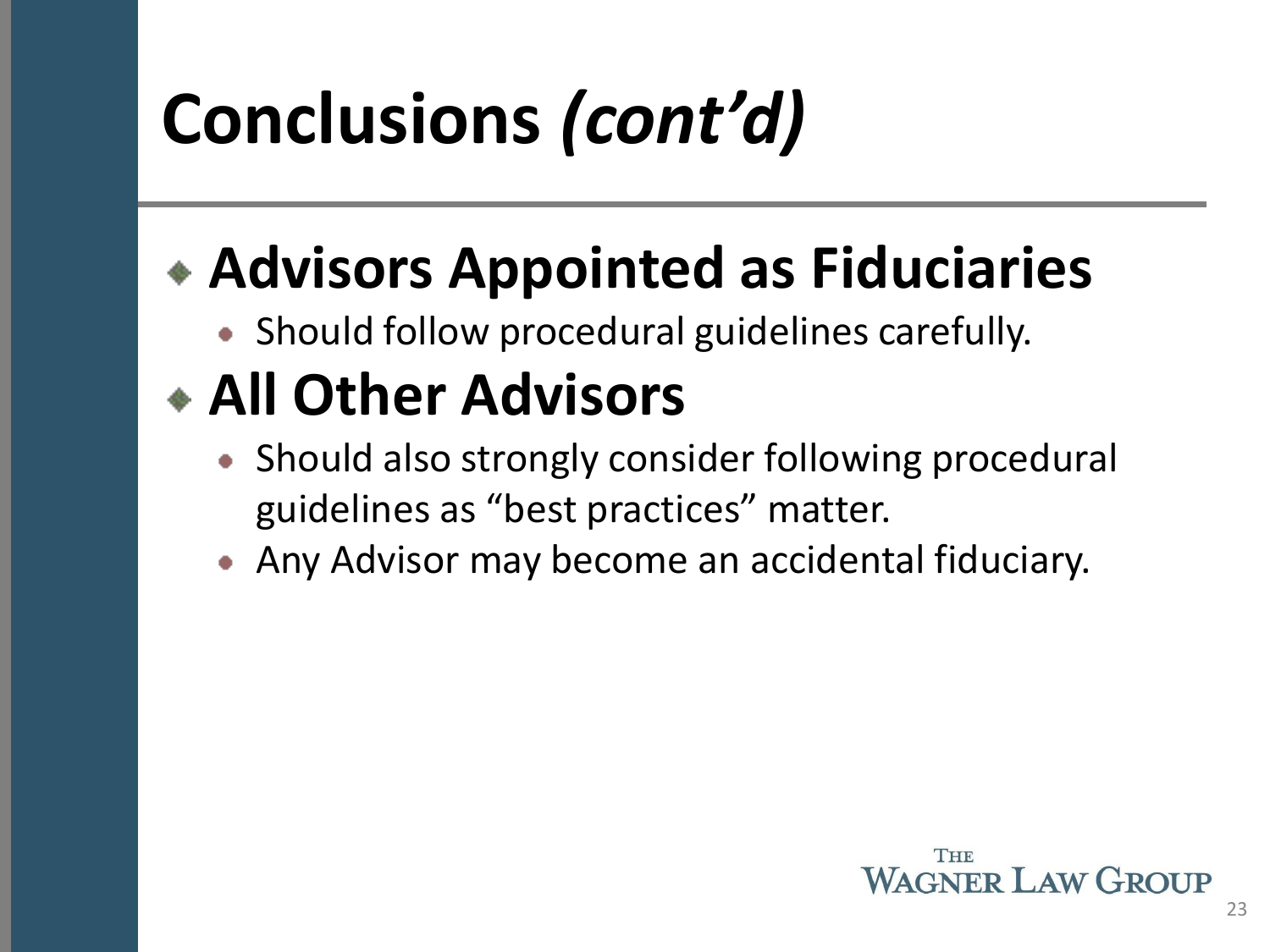# **Important Information**

- The legal analysis of the rollover issue and the related information presented is intended for general informational purposes only.
- If does not constitute legal, tax or investment advice on the part of The Wagner Law Group.
- Future case law or other legal and regulatory developments may impact the analysis and information presented.

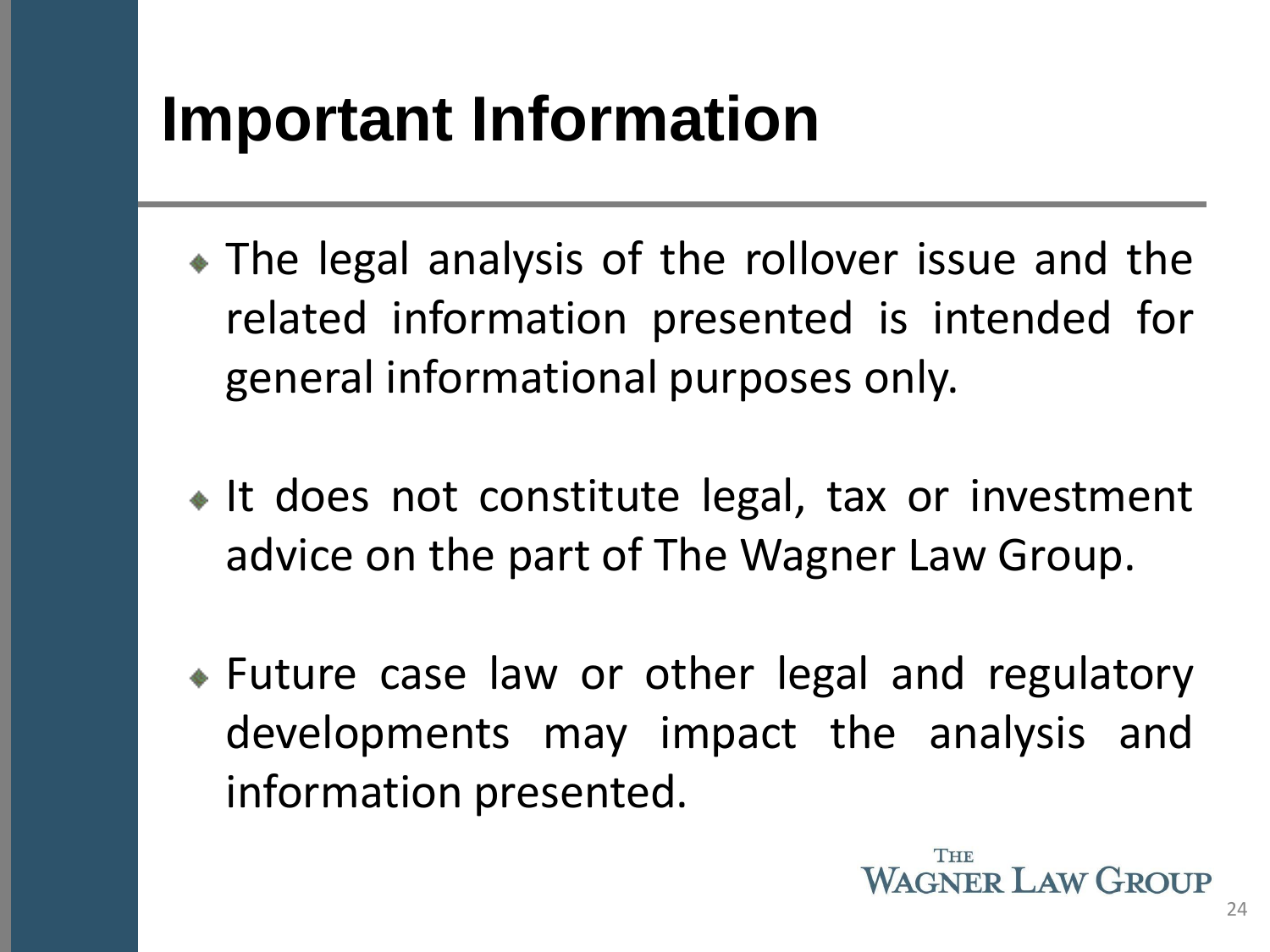#### **Hot Topics**

- 1. Capturing 401(k) Rollovers
- 2. Lifetime Income Initiatives
- 3. Impact of Healthcare Reform on Retirement Industry

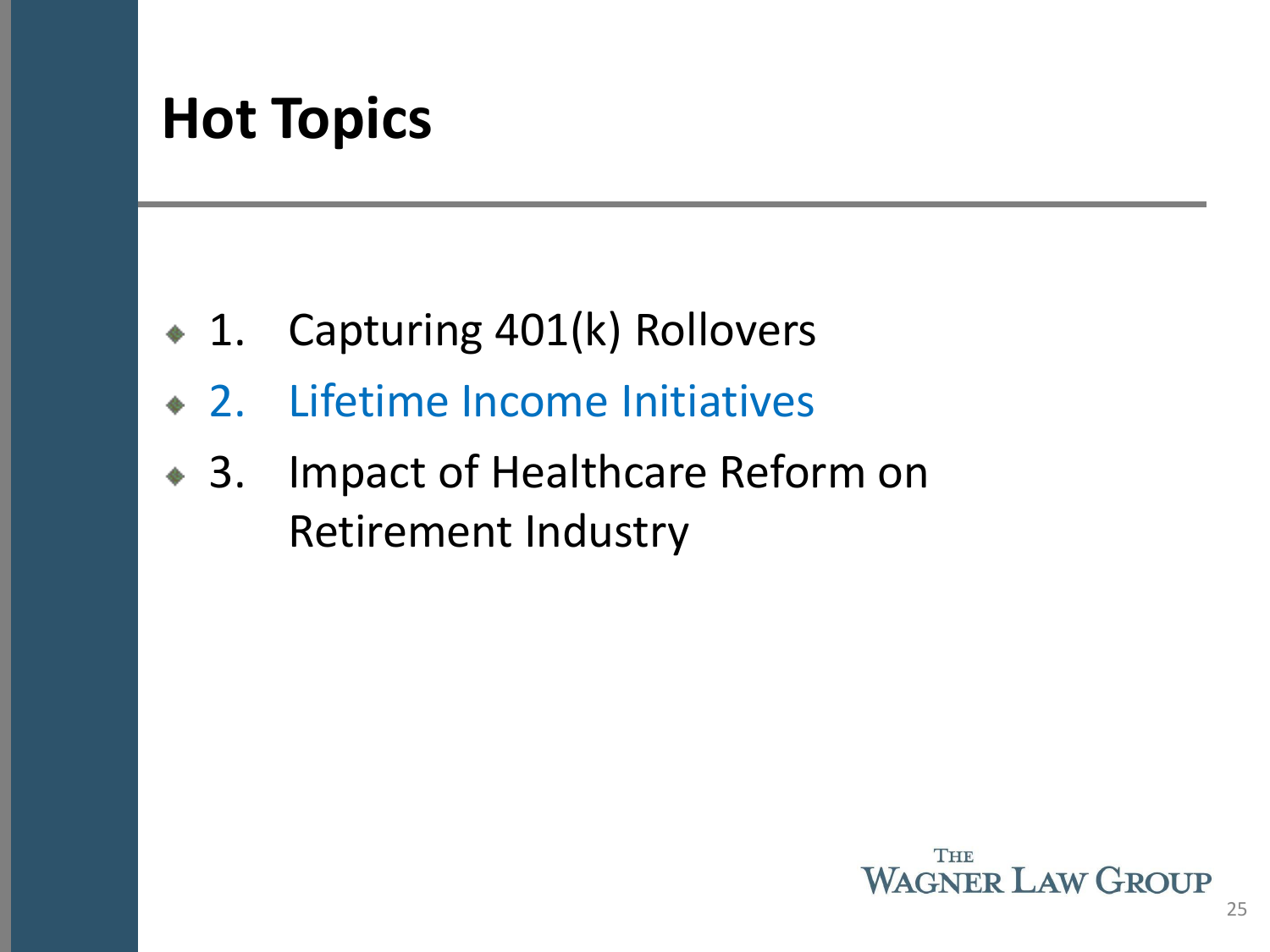#### **Goals of Policymakers**

- Help retirees take plan distributions without outliving them
	- Motivate retirees to annuitize accounts
	- Retirement paycheck for life
- Encourage plan sponsors to voluntarily offer annuity options
	- Permit longevity annuities
	- Remove regulatory hurdles
	- Facilitate default annuities
	- Promote education and disclosures

**THE** 

**WAGNER LAW GROUP**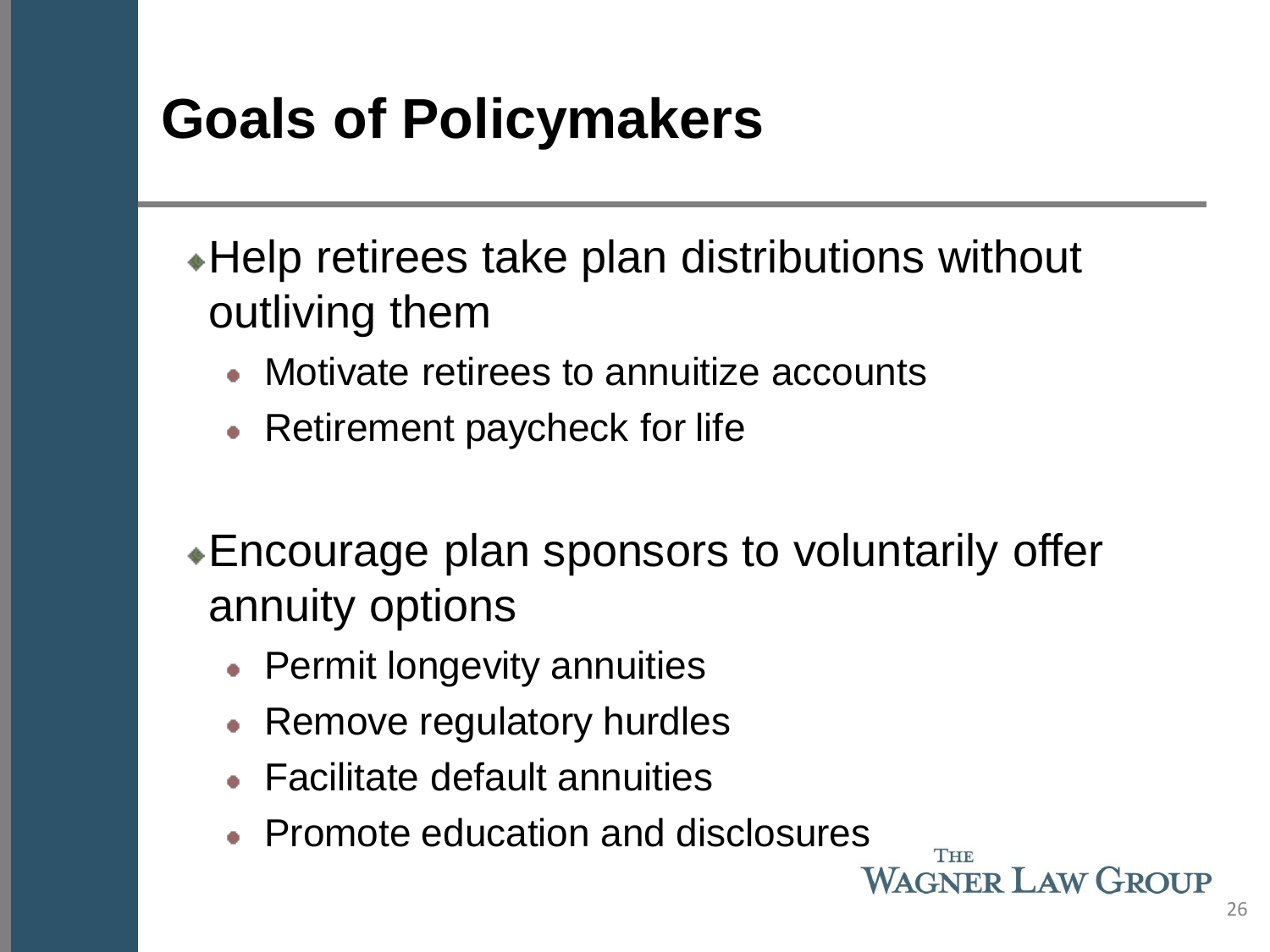#### **Lifetime Income Solutions for DC Plans**

#### • Three Basic Approaches

- 1) External Solution (Outside of Plan)
- 2) Distribution Option Within Plan
- 3) Investment Vehicle Within Plan

#### • External Solution

- Participants purchase IRA Annuities.
- Annuitization occurs outside of plan through rollovers.
- Internet portals can improve participant access.

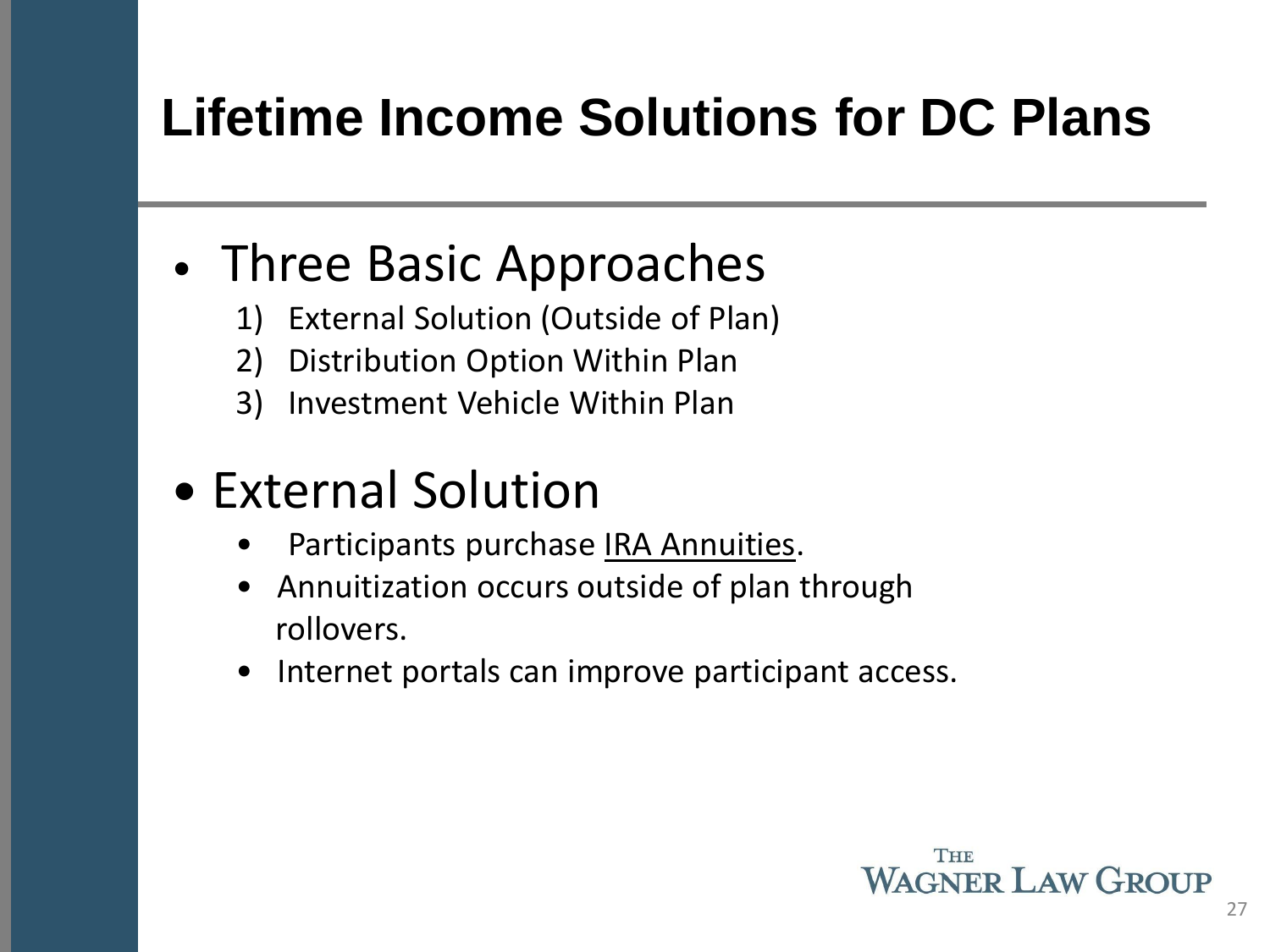### **"In Plan" Lifetime Income Solutions**

- Distribution Option Within Plan
	- Plan purchases Distribution Annuities
	- Immediate annuity purchased at time of distribution
	- Annuity contract is distributed to participant
- Investment Vehicle Within Plan
	- Plan invests in Group Annuity
	- Offers various investment and distribution options
	- Participant's account converted to lifetime income

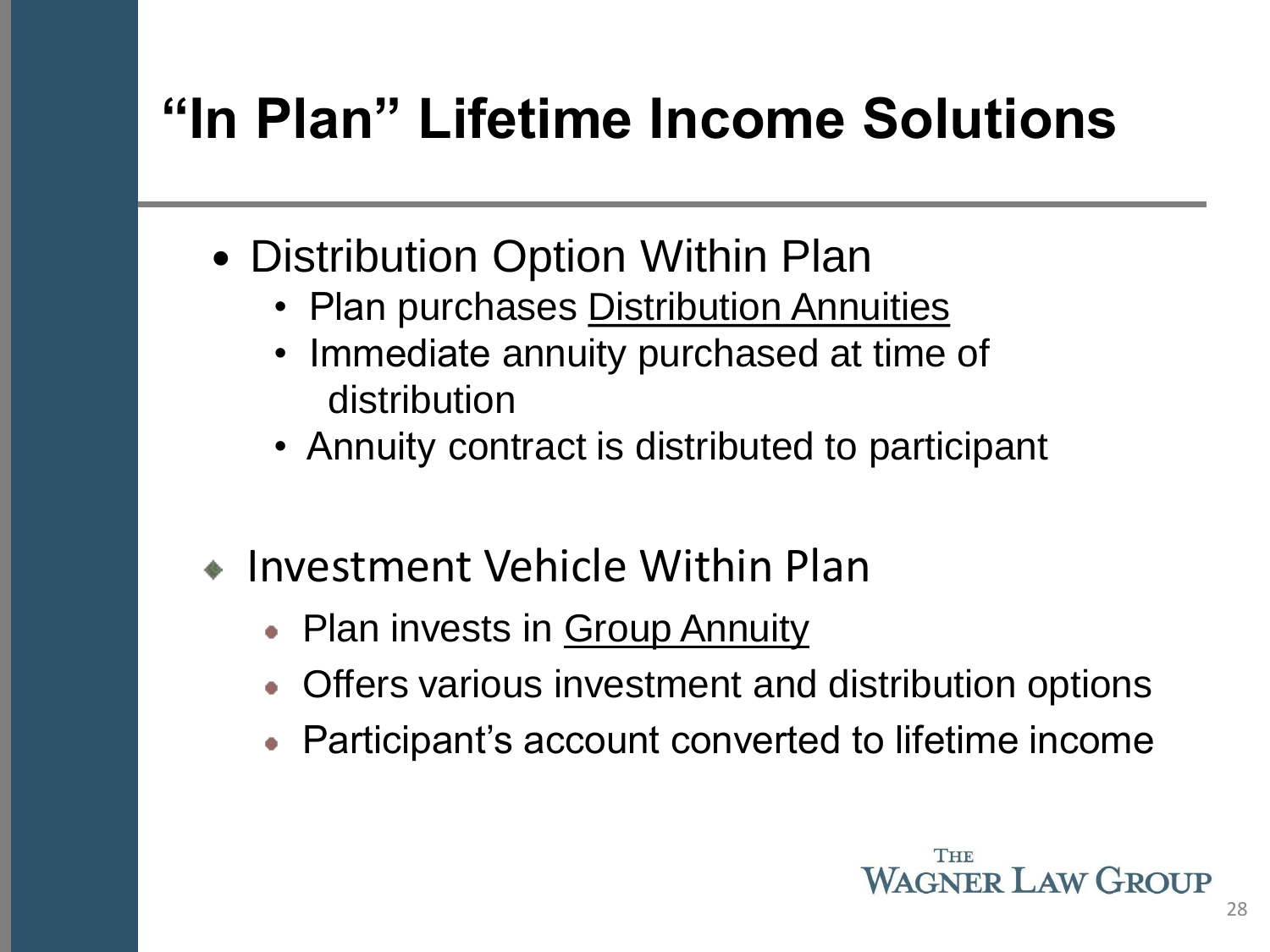#### **Comparison of Retirement Income Strategies**

|                                    | <b>Guaranteed</b><br>Income? |                |
|------------------------------------|------------------------------|----------------|
| <b>Systematic Withdrawals</b>      | <b>No</b>                    | Yes            |
| <b>Managed Payout</b>              | <b>No</b>                    | Yes            |
| <b>Distribution Annuities</b>      | <b>Yes</b>                   | <b>No</b>      |
| <b>Group Annuity (Traditional)</b> | <b>Yes</b>                   | <b>No</b>      |
| <b>Longevity Insurance</b>         | <b>Partial</b>               | <b>Partial</b> |
| <b>GLWB (Group Annuity)</b>        | Yes                          | Yes            |

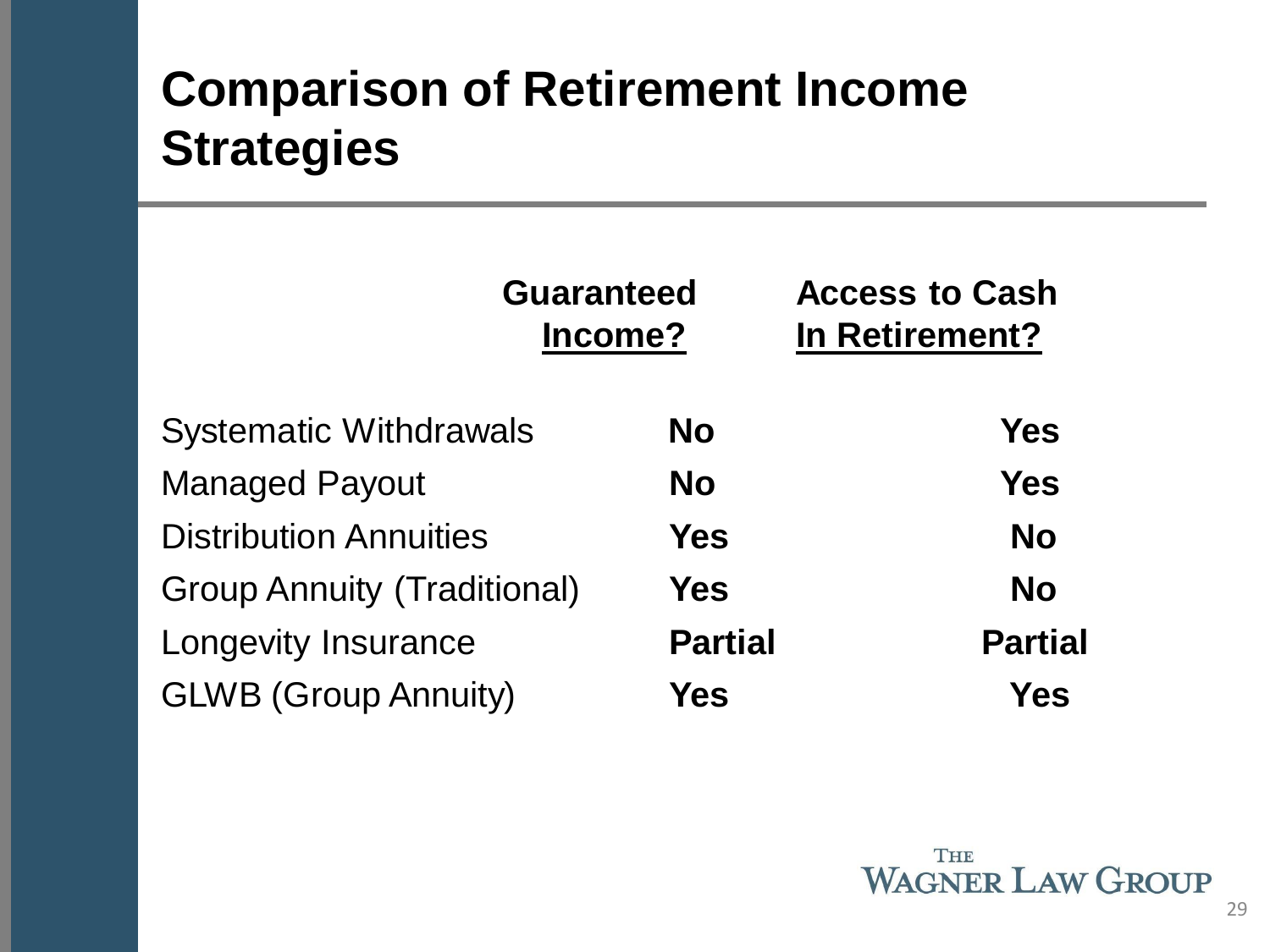# **Guaranteed Living Withdrawal Benefit (GLWB)**

#### **Guaranteed Withdrawal**

- Guaranteed percentage of "Benefit Base" may be withdrawn annually during retirement years.
- Guarantee takes effect when account's investment value is insufficient to cover guaranteed withdrawals.

#### **Benefit Base**

- Initial value is based on contributions.
- Future value may "roll up" by fixed percentage each year, or "step up" based on anniversary value of account.

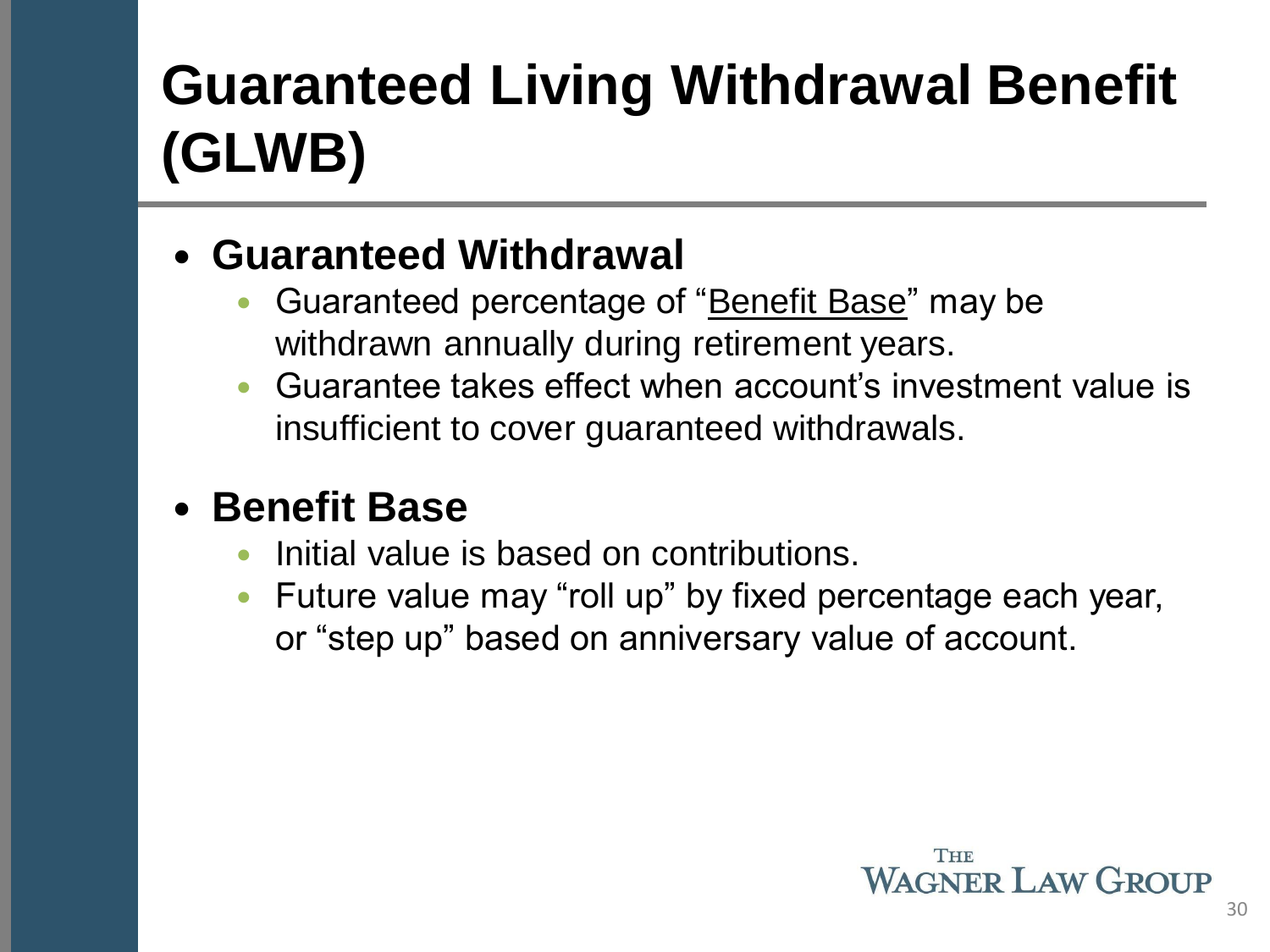### **Need for Additional Fiduciary Guidance**

- Selection of Annuity Provider and Annuities
	- Subject to ERISA fiduciary standards.
	- Must act in accordance with duty of prudence and loyalty.
- Existing DOL Guidance
	- 1995 guidance on Distribution Annuities for DB plans.
	- 2008 safe harbor on Distribution Annuities for DC plans.
	- No clear guidance on other annuities for DC plans.

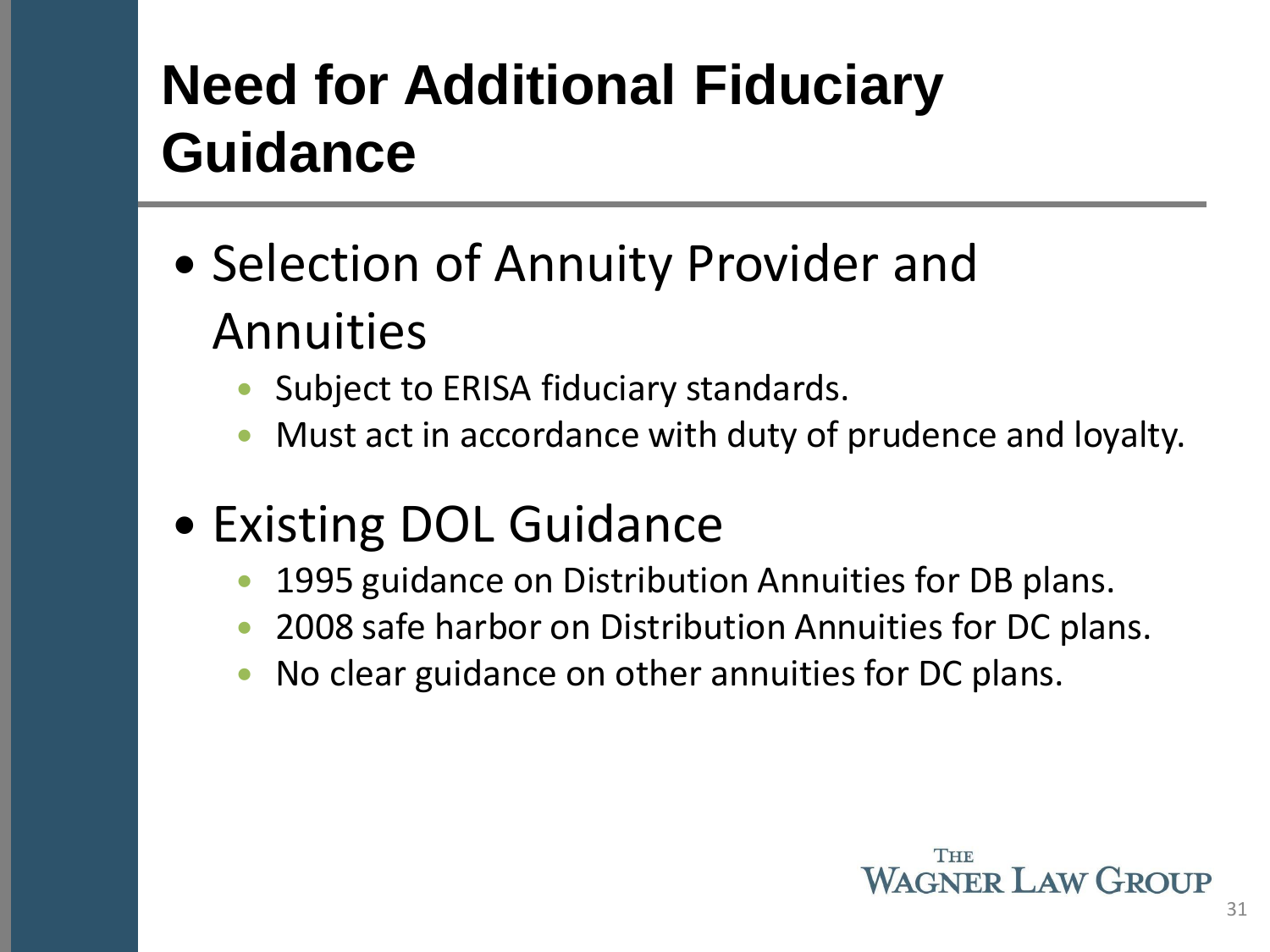### **Current Fiduciary Standard for Annuities**

- DC Plans and Lifetime Income
	- Lack of clear guidance has not stopped DC plan sponsors (e.g., United Technologies adds GLWB annuity option)
- Selection of Annuity Provider and Annuities
	- Subject to ERISA fiduciary standards.
	- Act in accordance with duties of prudence and loyalty
	- 2008 DOL safe harbor on Distribution Annuities for DC plans:
		- 1. Procedural prudence 2. Insurer's ability to pay
		-
		- 5. Seek expert advice
- 
- 2. Cost **4. Draw appropriate conclusions**

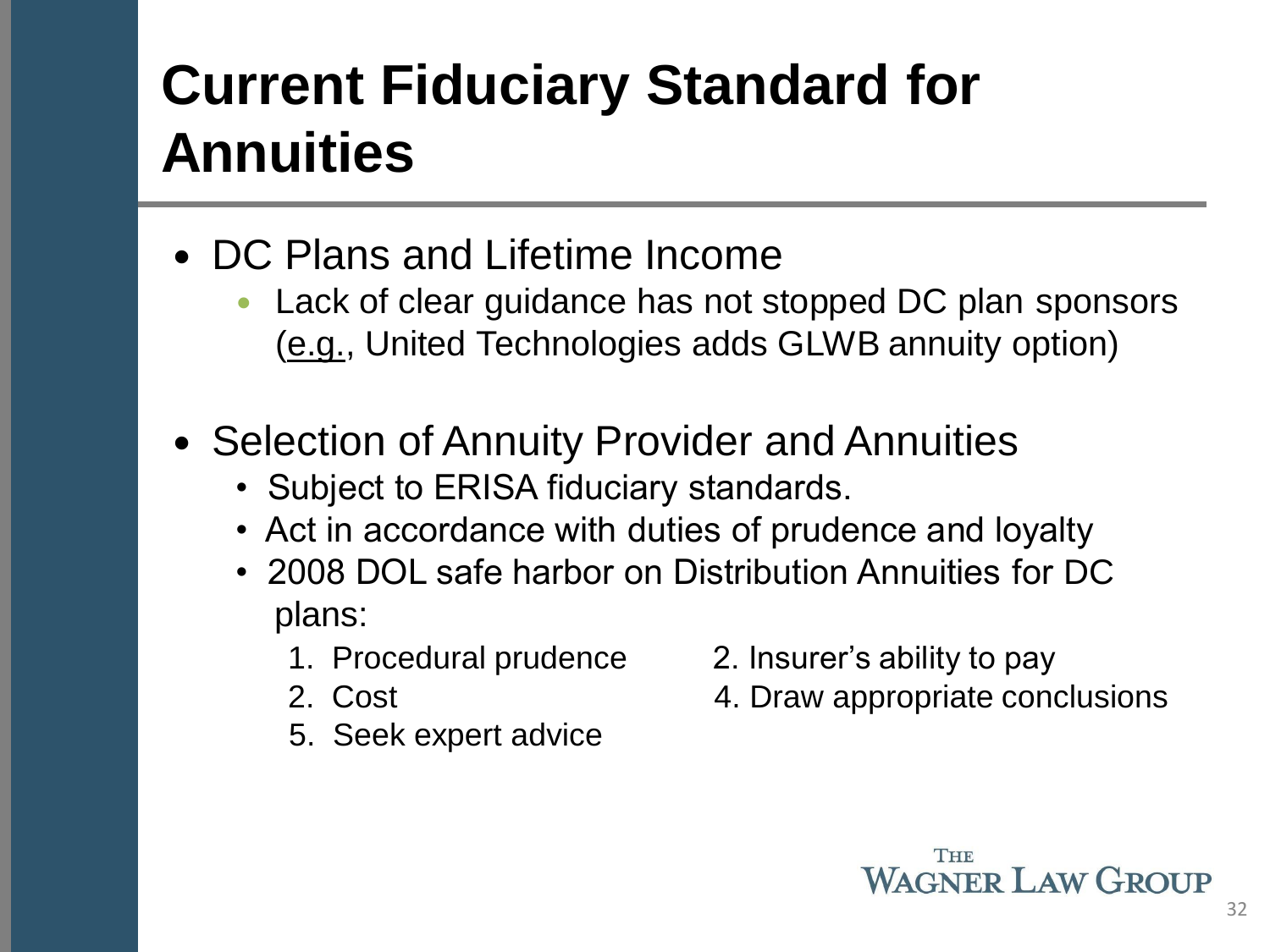### **First Step in Annuity Selection (Procedural Prudence)**

#### • Engaging in Objective, Analytical Process

- Prudence of fiduciary act is based on process
- Must conduct appropriate investigation of annuity investment

#### • Documentation of Selection Process

- Maintain minutes of fiduciary reviews
- Records for ongoing monitoring

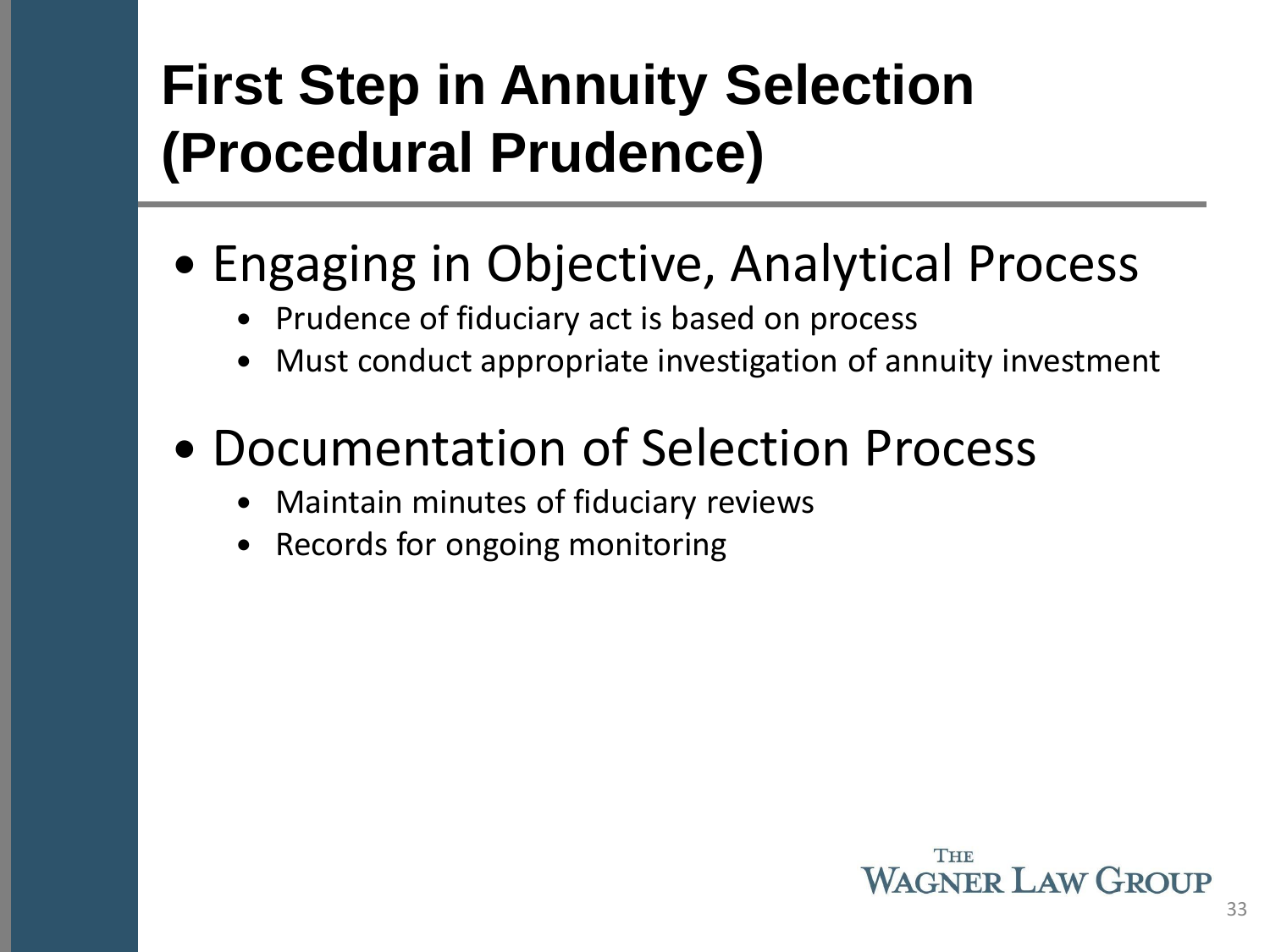### **2 nd Step for Annuity Selection (Insurer's Ability to Pay)**

#### • Obtaining Sufficient Information

- Insurer's experience and expertise
- Level of capital
- Ratings
- Contract's structure and benefit guarantees
- Protection through state guaranty associations

#### • DOL Proposal

Proposed amendment to DOL safe harbor

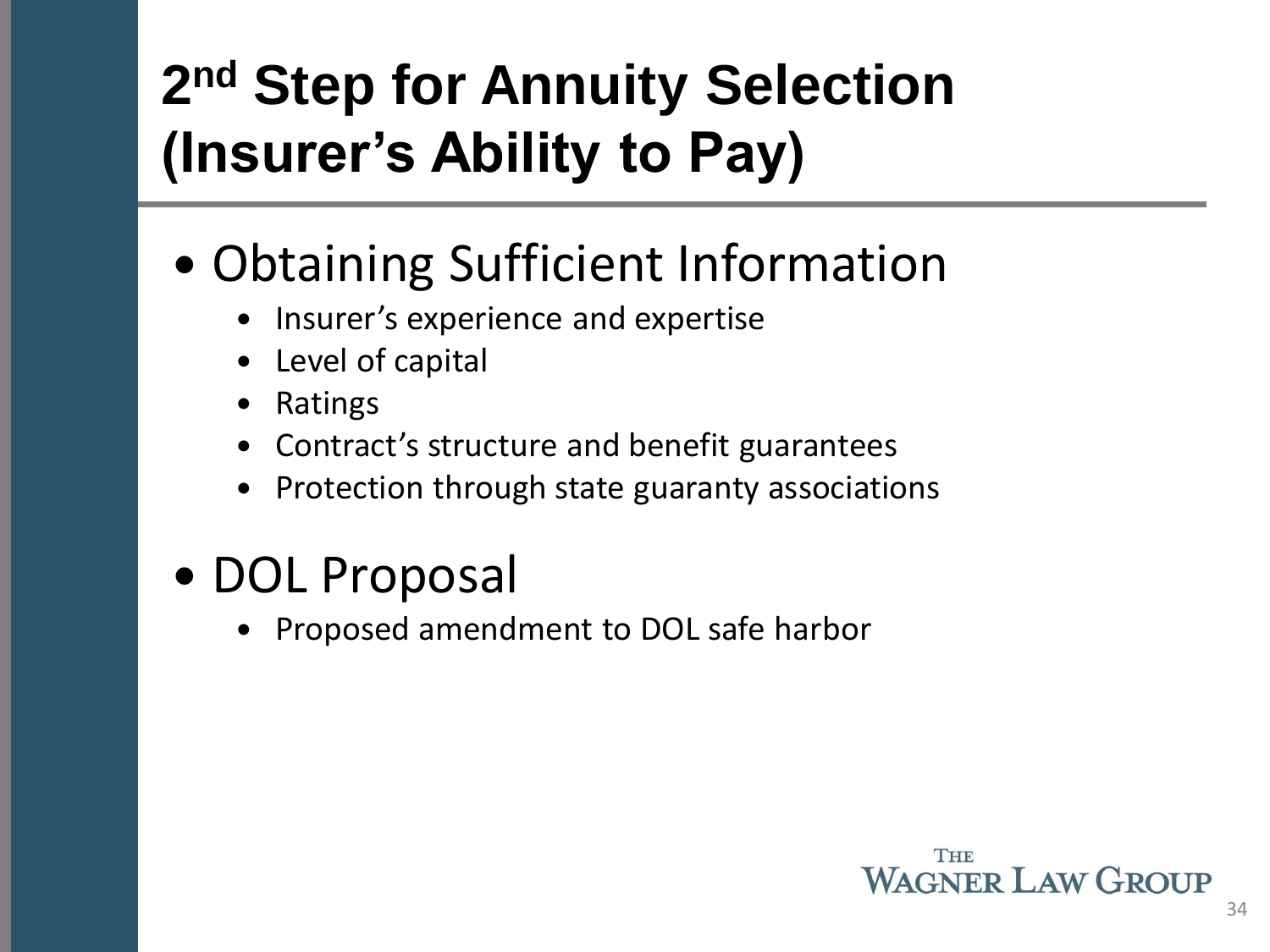### **3 rd & 4th Steps for Annuity Selection (Cost and Appropriate Conclusions)**

#### • Considering Annuity's Cost

- Cost considered in relation to benefits and services.
- Evaluate fees, commissions and other charges.
- No requirement to select cheapest annuity.

#### • Drawing Informed Conclusions

- Conclude insurer will be able to make future payments.
- Conclude annuity's cost is reasonable.

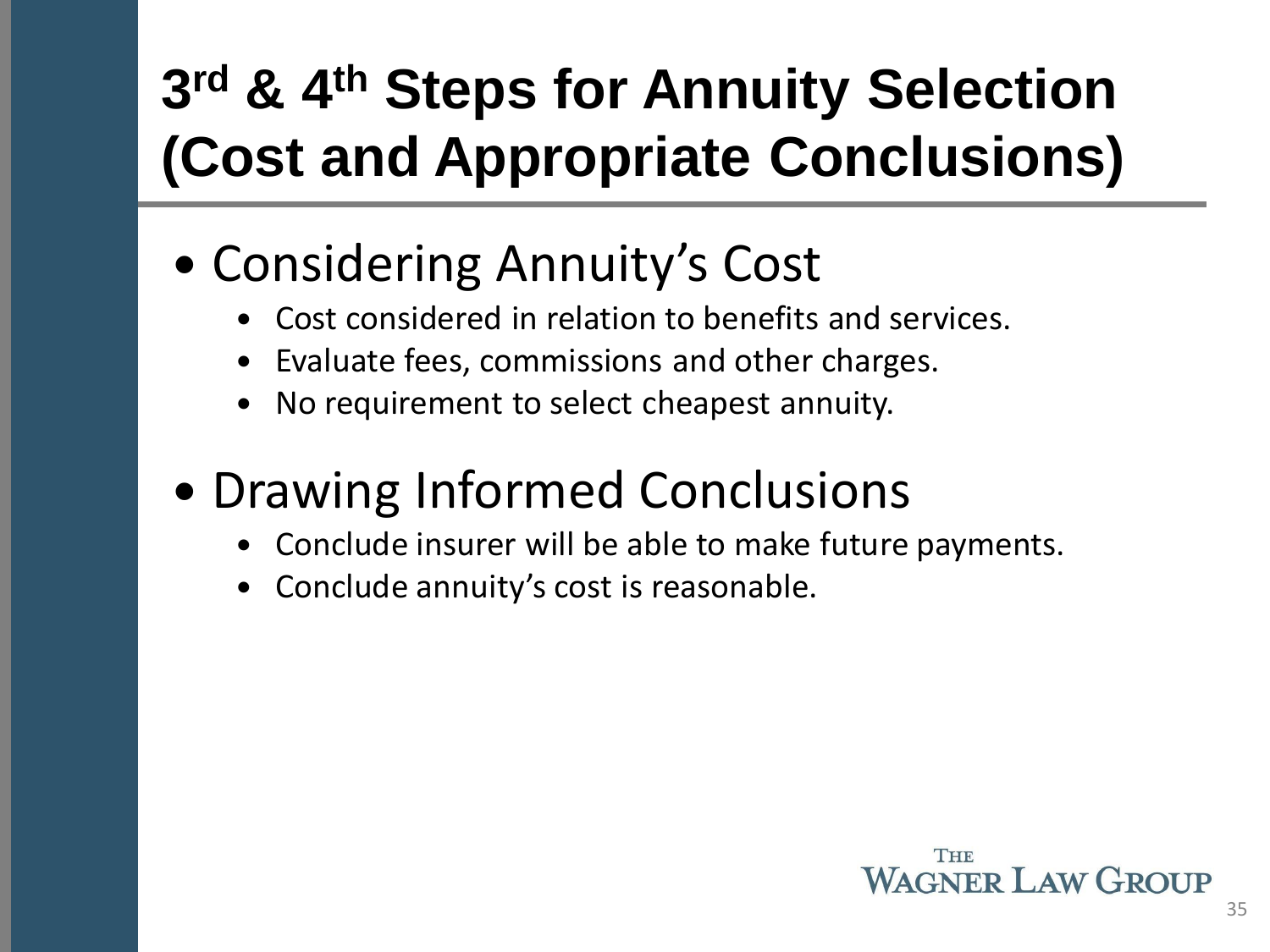### **5 th Step for Annuity Selection (Seeking Expert Advice)**

- Necessity of Hiring Expert
	- Must hire expert if plan fiduciary cannot properly evaluate annuity providers, contracts and costs.
- Procedure for Hiring Insurance Advisor
	- Investigate advisor's qualifications.
	- Identify advisor's compensation.
	- Provide complete information to advisor.
	- Ensure reliance on advisor's advice is reasonable.

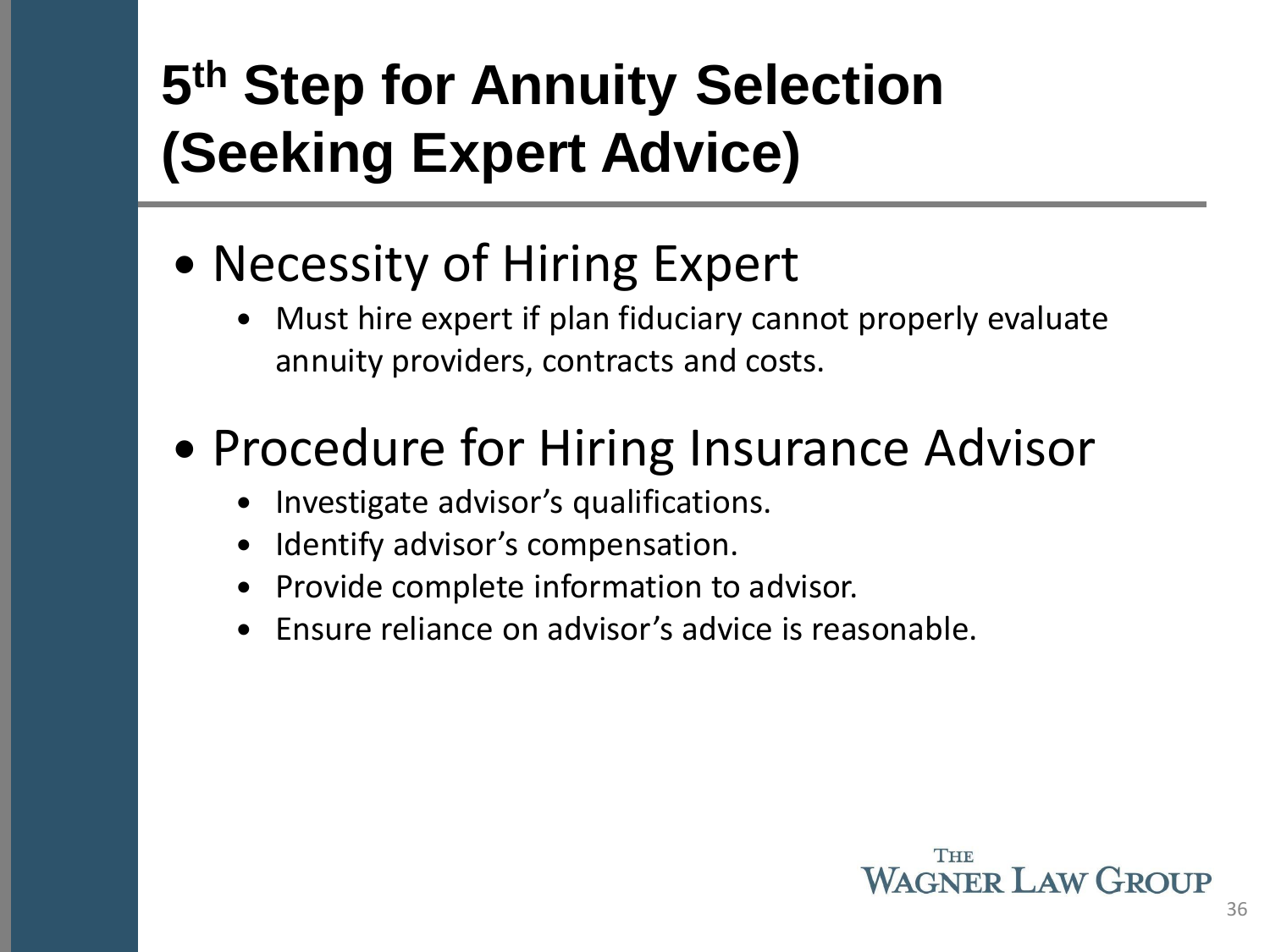#### **QDIA Considerations & Group Annuities**

- Investment Requirement for QDIA
	- Must be balanced or target date strategy
- Special Rule for Group Annuity
	- QDIA may be offered through group annuity
	- Investment guarantees (e.g., GLWB) permitted
	- GLWB option must meet QDIA investment requirement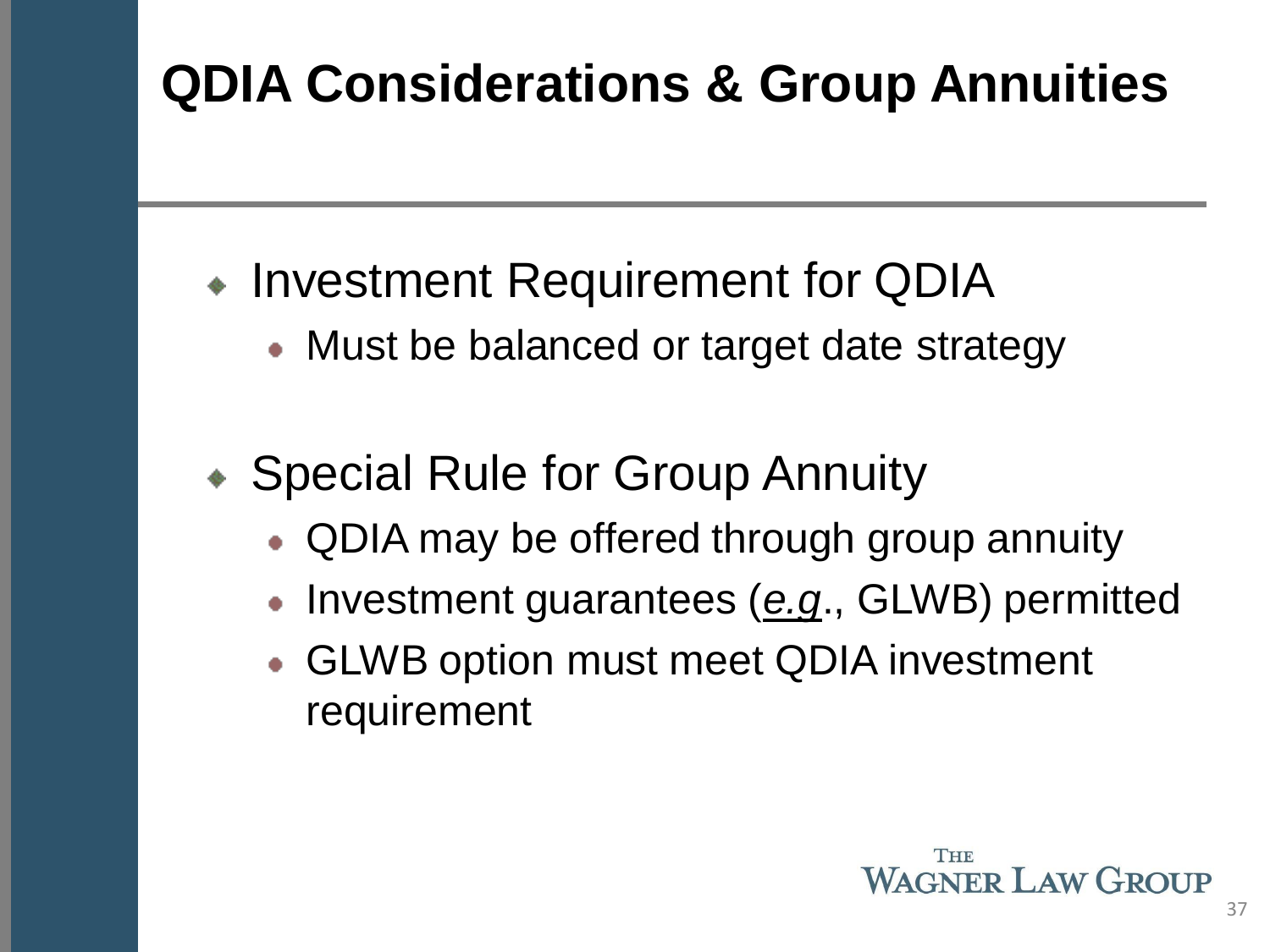#### **Removing Regulatory Obstacles to Annuity Distributions**

- Rollovers to DB Plans
	- Rev. Rul. 2012-4
	- 401(k) accounts may be rolled over and converted to DB plan annuity benefits
	- Provides favorable annuity rates for participants
- Relief for DC Plans With Deferred Annuities
	- Rev. Rul. 2012-3
	- Ruling confirms 401(k) plans with deferred annuities can avoid onerous death benefit rules

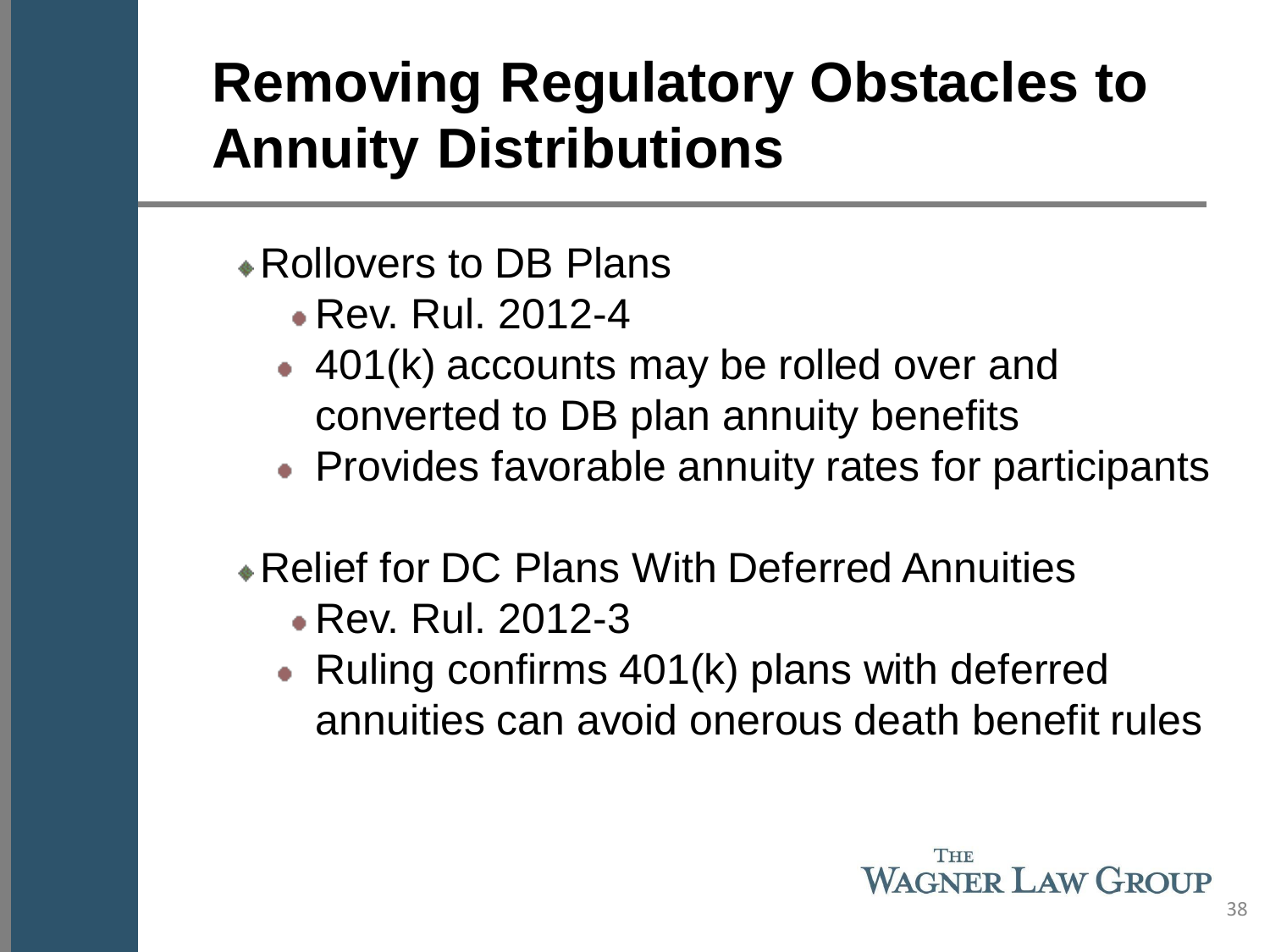### **Promoting Longevity Annuities**

- IRS proposal would relax required minimum distribution rules
	- RMD rules mandate start at age 70  $\frac{1}{2}$  but longevity annuities provide income stream for later in life
- Proposed Regulations.
	- Exception from RMD rules for investment in longevity annuity
	- Investment capped at \$100,000 or 25% of account
	- Must start no later than age 85

THE **WAGNER LAW GROUP**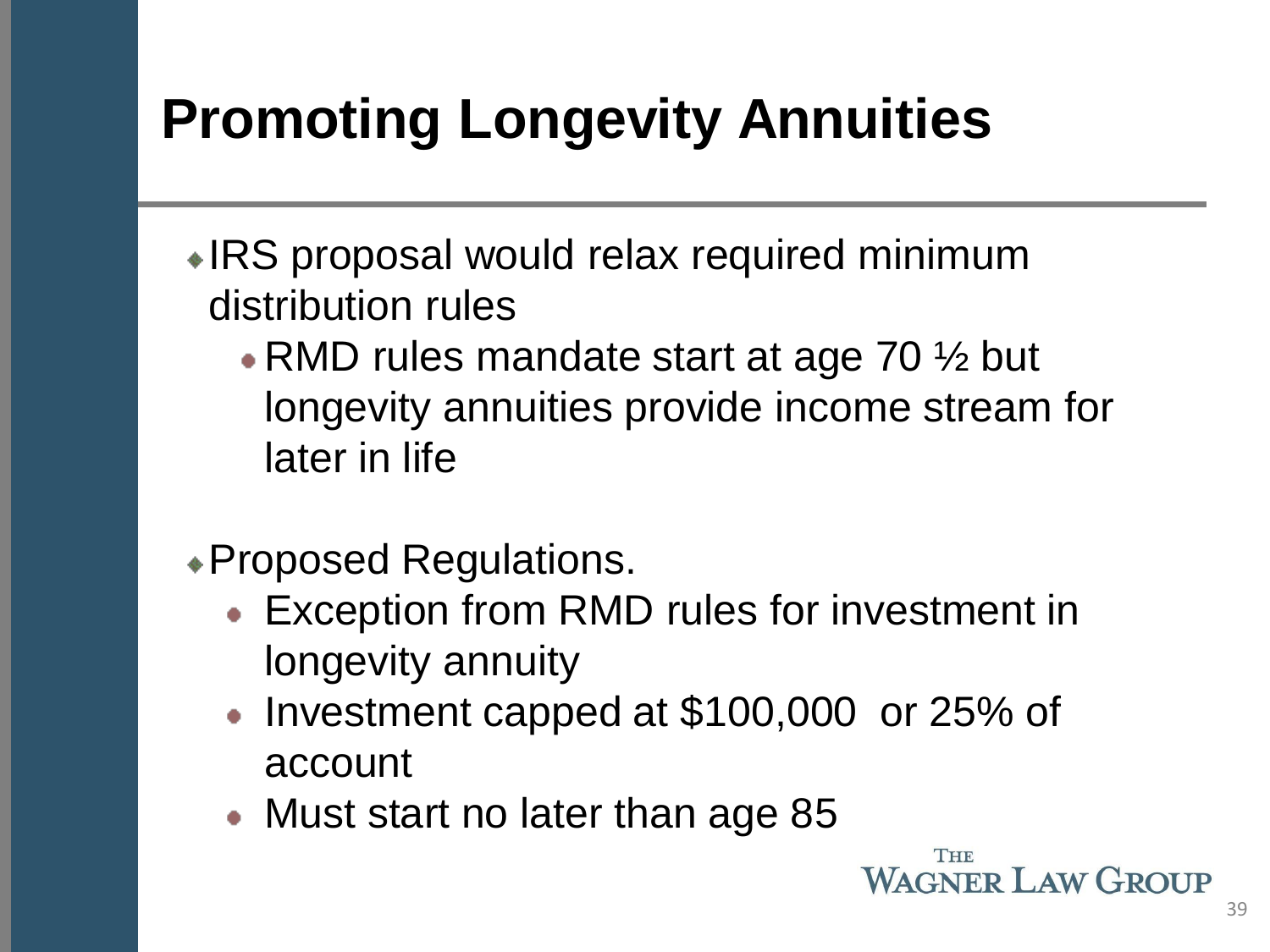#### **Default Annuities**

Should annuity option be default for plan?

- Possible Approach: Amend QDIA Rules
	- Permit annuity option to qualify as QDIA.
	- Critics argue annuities not appropriate for all.
	- Default annuity investments not easily reversed.
- Possible Approach: 2-Year Trial Period
	- Retirees receive annuity during trial period (unless opt out).

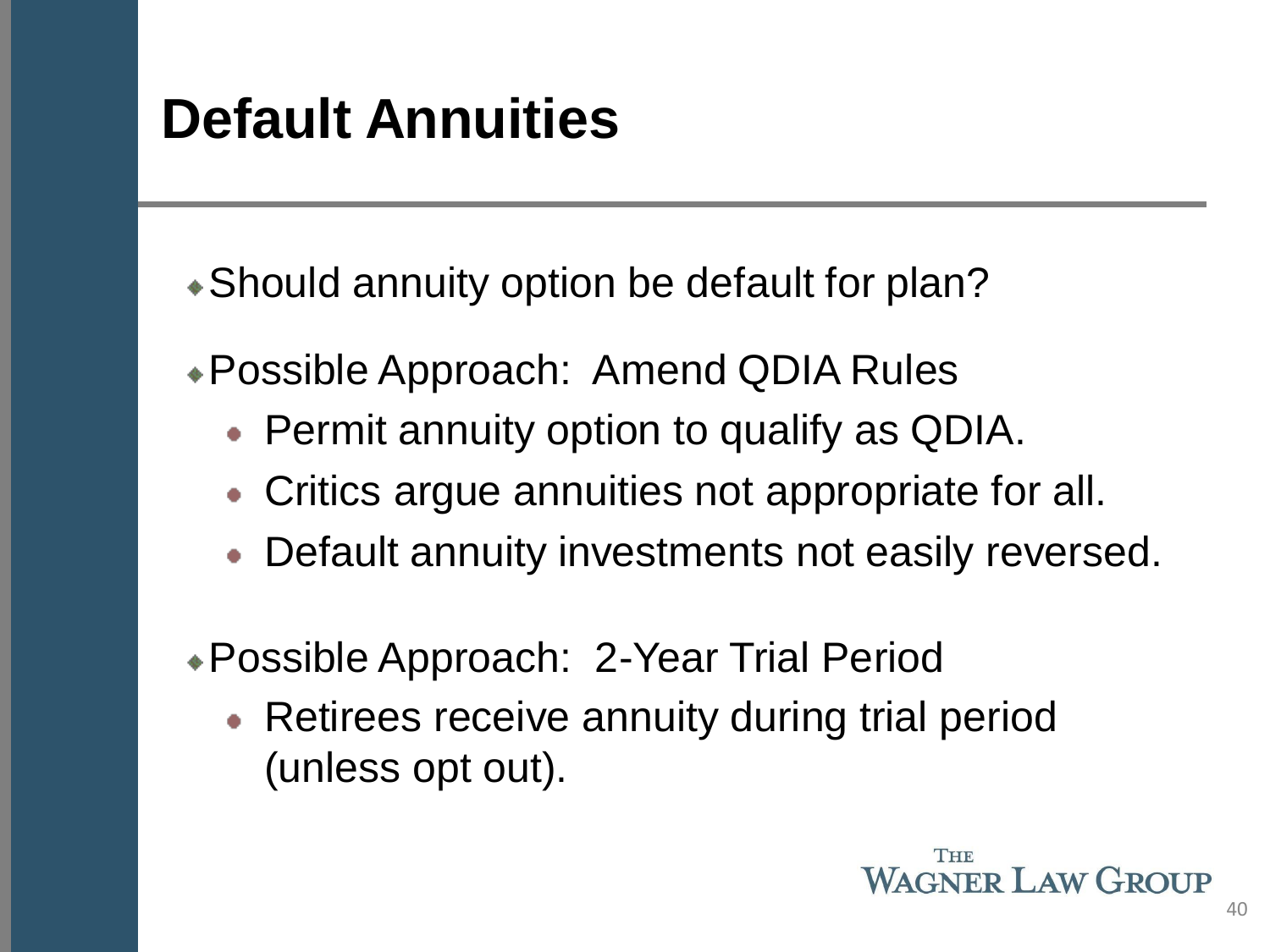#### **Education and Disclosures for Participants**

#### GAO Recommendations

- Update DOL's "investment education" guidance to cover decumulation
- But DOL is concerned about conflicts
- Guidance likely to restrict sales pitches
- Lifetime Income Disclosure Act
	- Plan to show account balances converted into guaranteed monthly amount
	- Encourages participants to think about retirement paycheck for life **WAGNER LAW GROUP**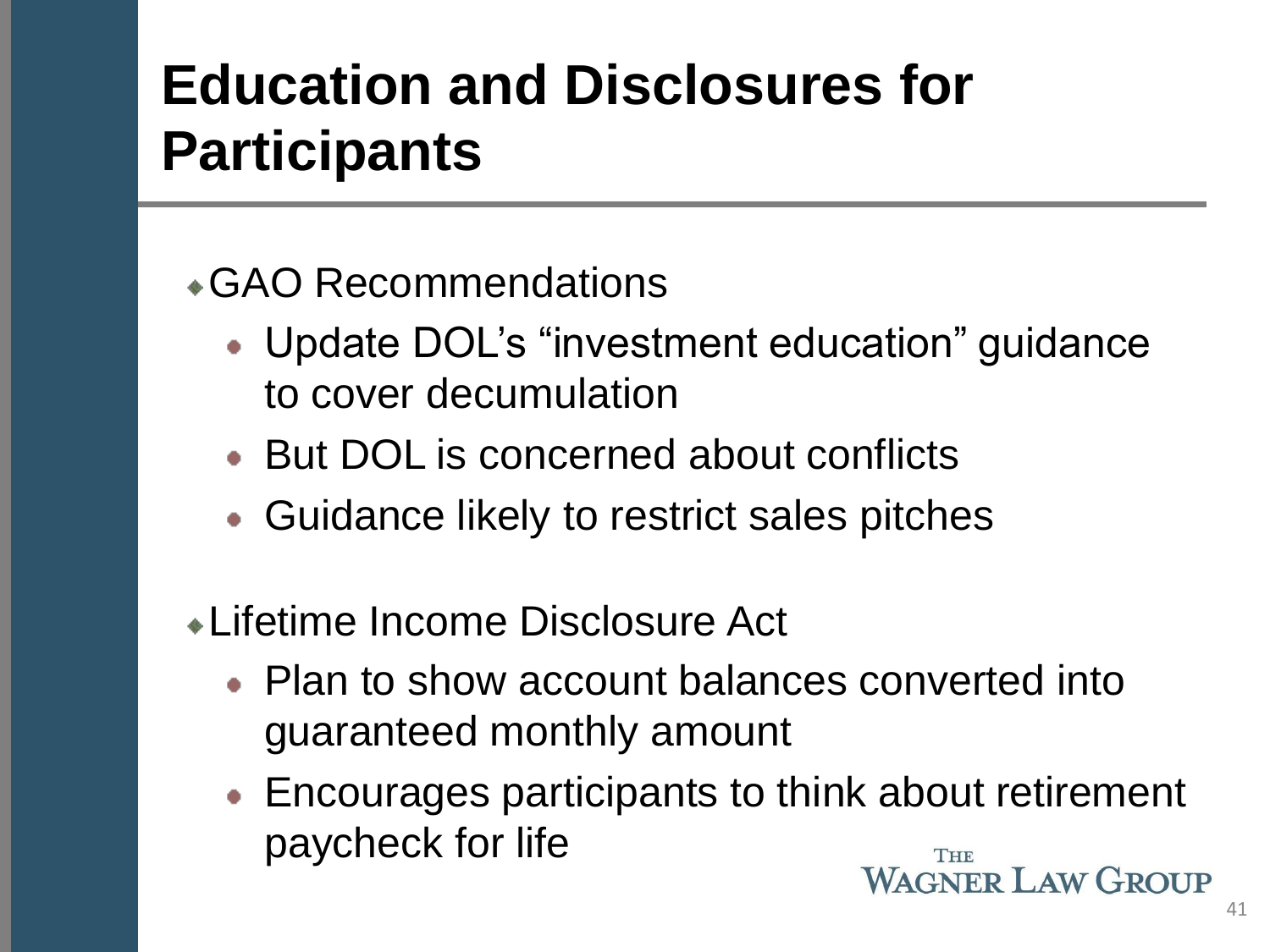#### **DOL Proposal for Lifetime Income Disclosures**

#### **Advance Notice of Proposed Rulemaking**

- Lifetime income illustration in participant statements
- Must provide estimated income streams based on (1) current account and (2) projected account at NRA

#### **Safe Harbor for Projected Account**

- Assume 7% investment return
- Assume current contribution level, with 3% increase
- Use 3% discount rate to convert to current dollars

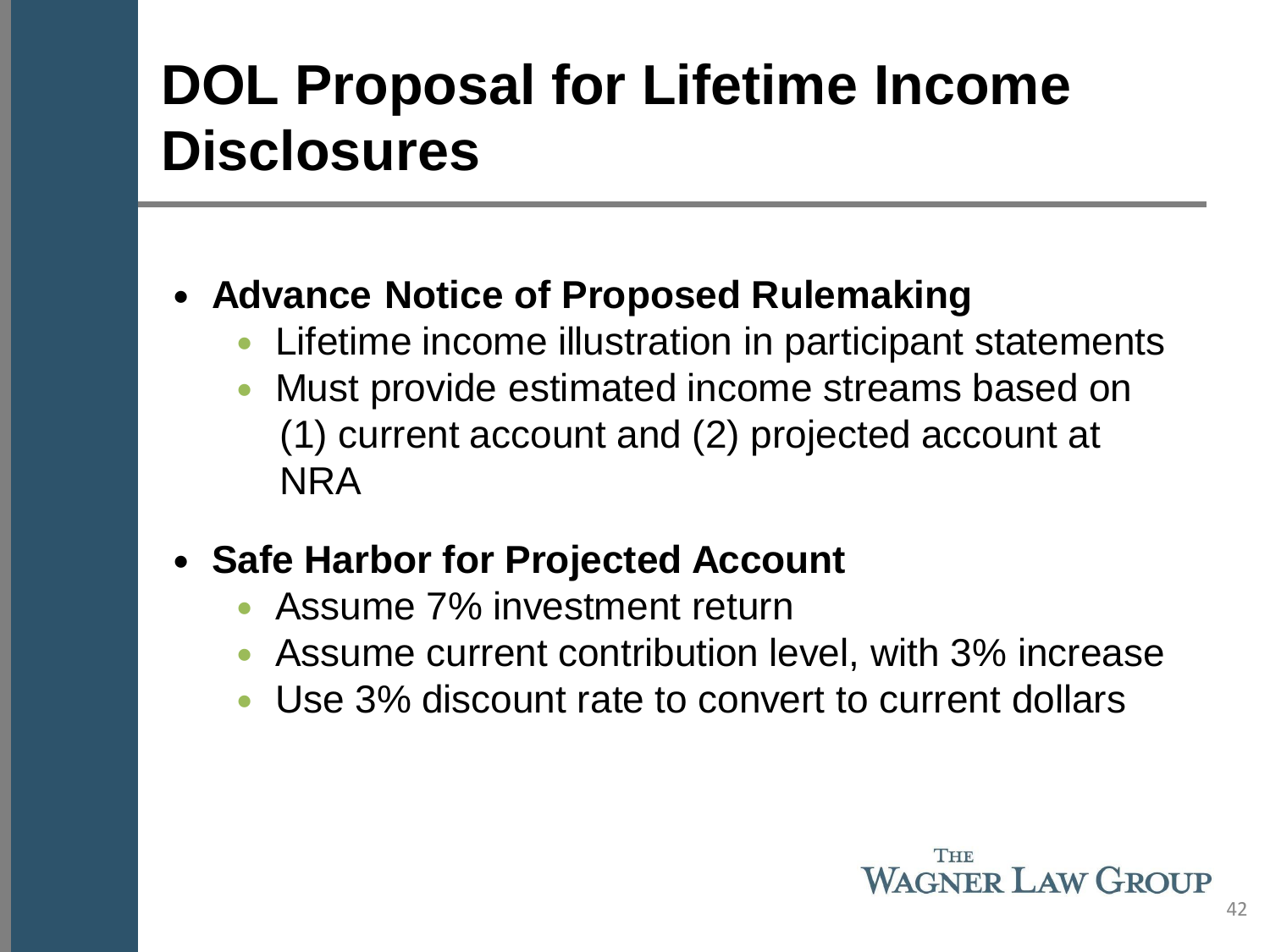# **Lifetime Income Illustrationc**

**• Illustration for 50-Year Old Participant**

|                                                                 |                              | <b>Account</b> Estimated Monthly<br><b>Balance</b> Lifetime Payment |
|-----------------------------------------------------------------|------------------------------|---------------------------------------------------------------------|
| <b>Current Account (2014)</b><br><b>Projected Amount (2029)</b> | \$125,000.00<br>\$500,000.00 | \$700.00                                                            |
| <b>Projected Account (Current Dollars)</b>                      | \$321,000.00                 | \$1,800.00                                                          |

#### ● **Required Disclosures/Disclaimers**

- Explanation of assumptions
- Estimates are not benefit guarantees

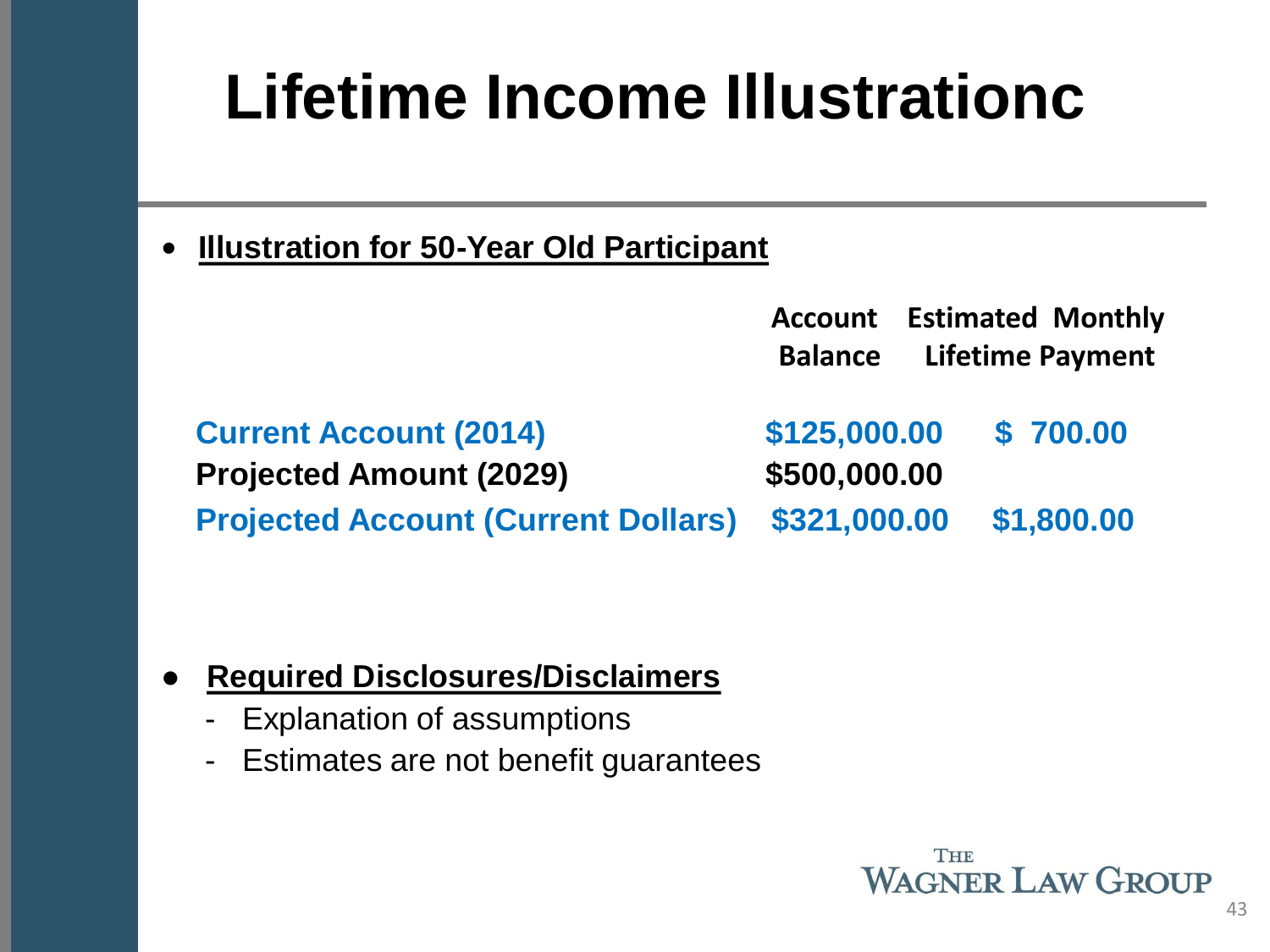# **Hot Topics**

- 1. Capturing 401(k) Rollovers
- 2. Lifetime Income Initiatives
- 3. Impact of Healthcare Reform on Retirement Industry

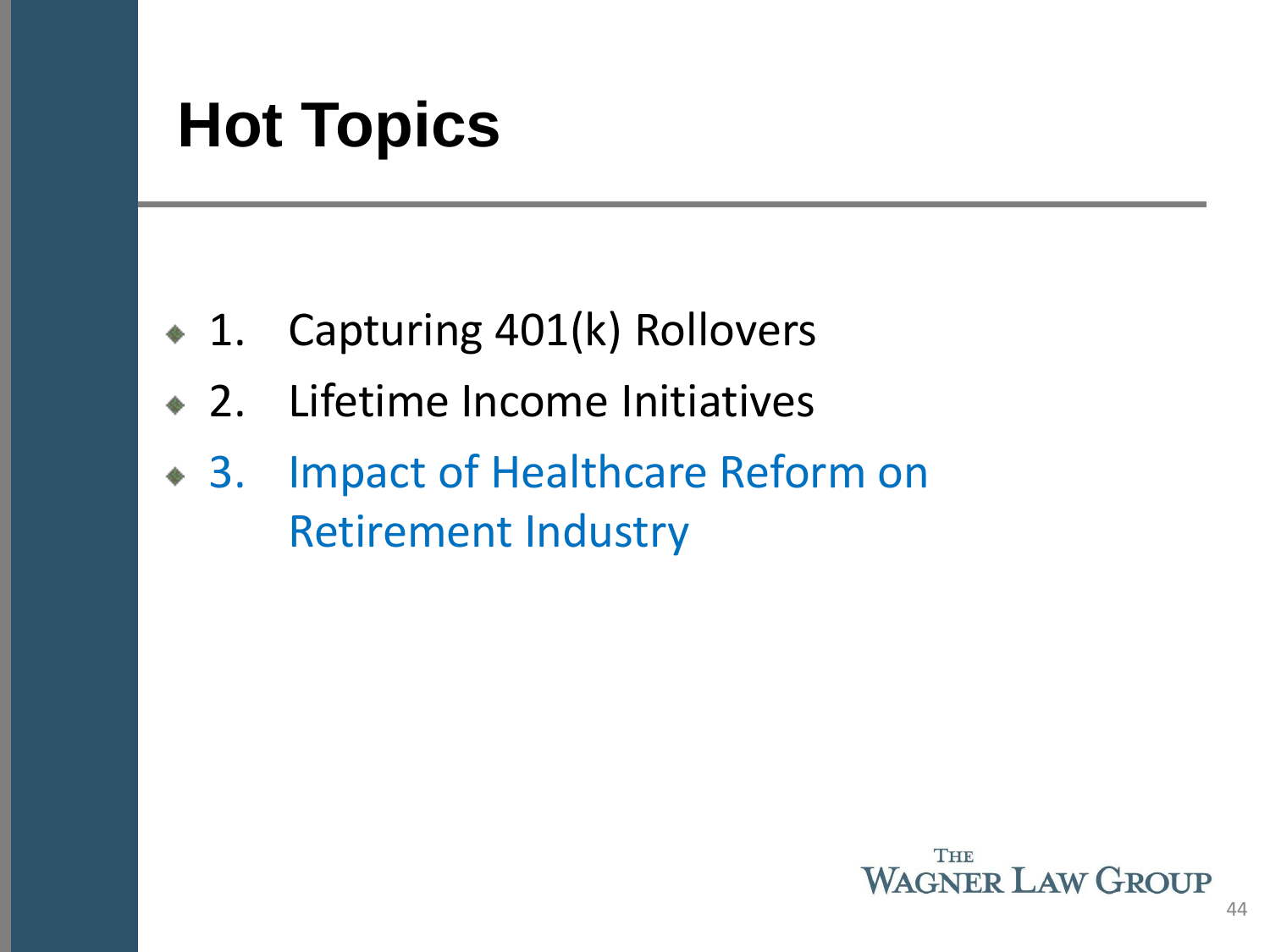#### **Effect of PPACA on Employees**

- Earlier plan distributions, because employees will not be tied to their jobs in order to maintain health insurance
	- New investment and liquidity strategies needed  $\bullet$  .
- Older generation of workers to be replaced more quickly by younger less experienced employees
	- Lower salaries will result in smaller plan contributions
	- Some industries could experience higher pay and larger contributions
	- New generation will be less vested making plans less expensive ۰
- Low-paid workers will choose health insurance over 401(k) contributions
	- ADP/ACP problems and issues with discrimination testing may result **WAGNER LAW GROUP**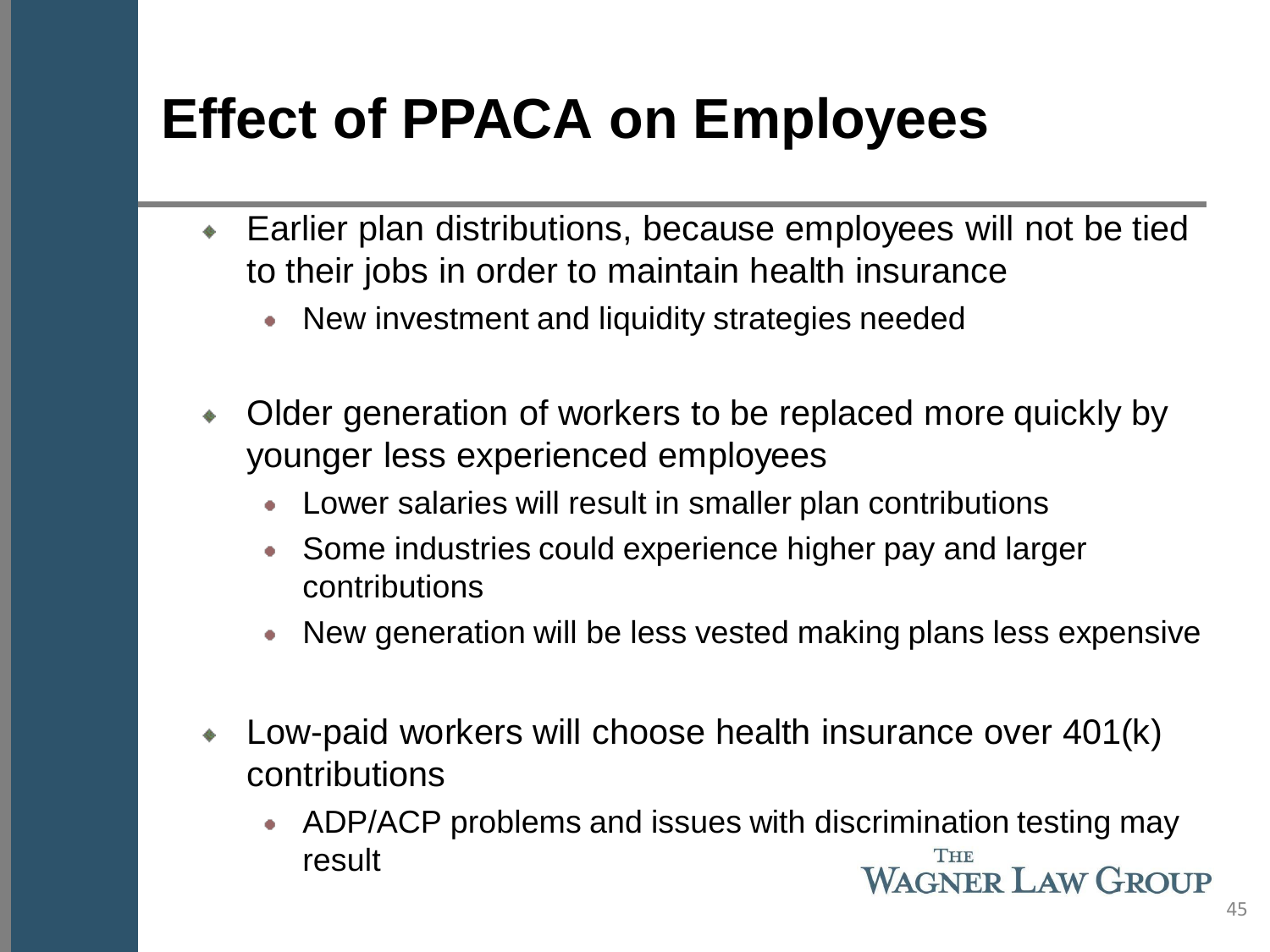### **Effect of PPACA on Employers**

- PPACA-mandated healthcare benefits likely to reduce level of employer support for 401(k) plans
	- Knock on effect of smaller match; smaller employee contributions
	- Shrinking employee contributions exacerbates discrimination issues
- PPACA disincentive to maintain 401(k) plan
	- \$3000 per head penalty for unaffordable health insurance avoided if ٠ cost of single-person coverage not in excess of 9.5% W-2 wages
	- 401(k) reduction of wages makes avoiding penalty harder
- PPA 90-day rule for health plan availability can compromise overall plan administration
	- Delay greater than 90 days for entry into all benefit plans no longer possible
	- May necessitate enrollment at different times **AGNER LAW GROUP**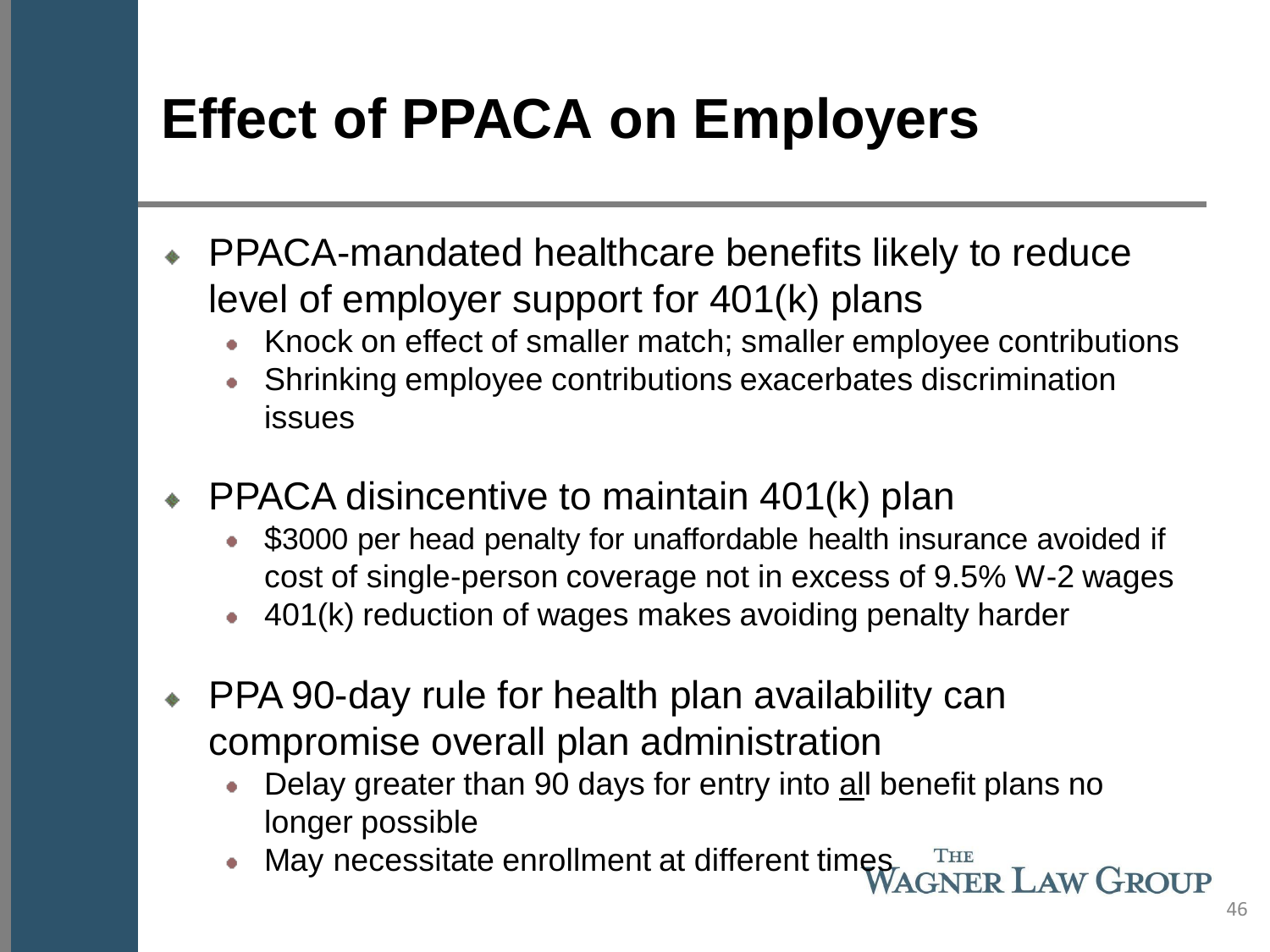### **PPACA Effect on Retirement Industry**

- Increased competition in healthcare marketplace
	- Government-regulated exchanges ۰
	- Reduced brokers' commissions
	- Potential expansion of healthcare brokers into retirement  $\bullet$  . plan industry
- New legislatively-mandated retirement plan models
	- Reduces/eliminates role of employer
	- Marketing focus redirected to employees

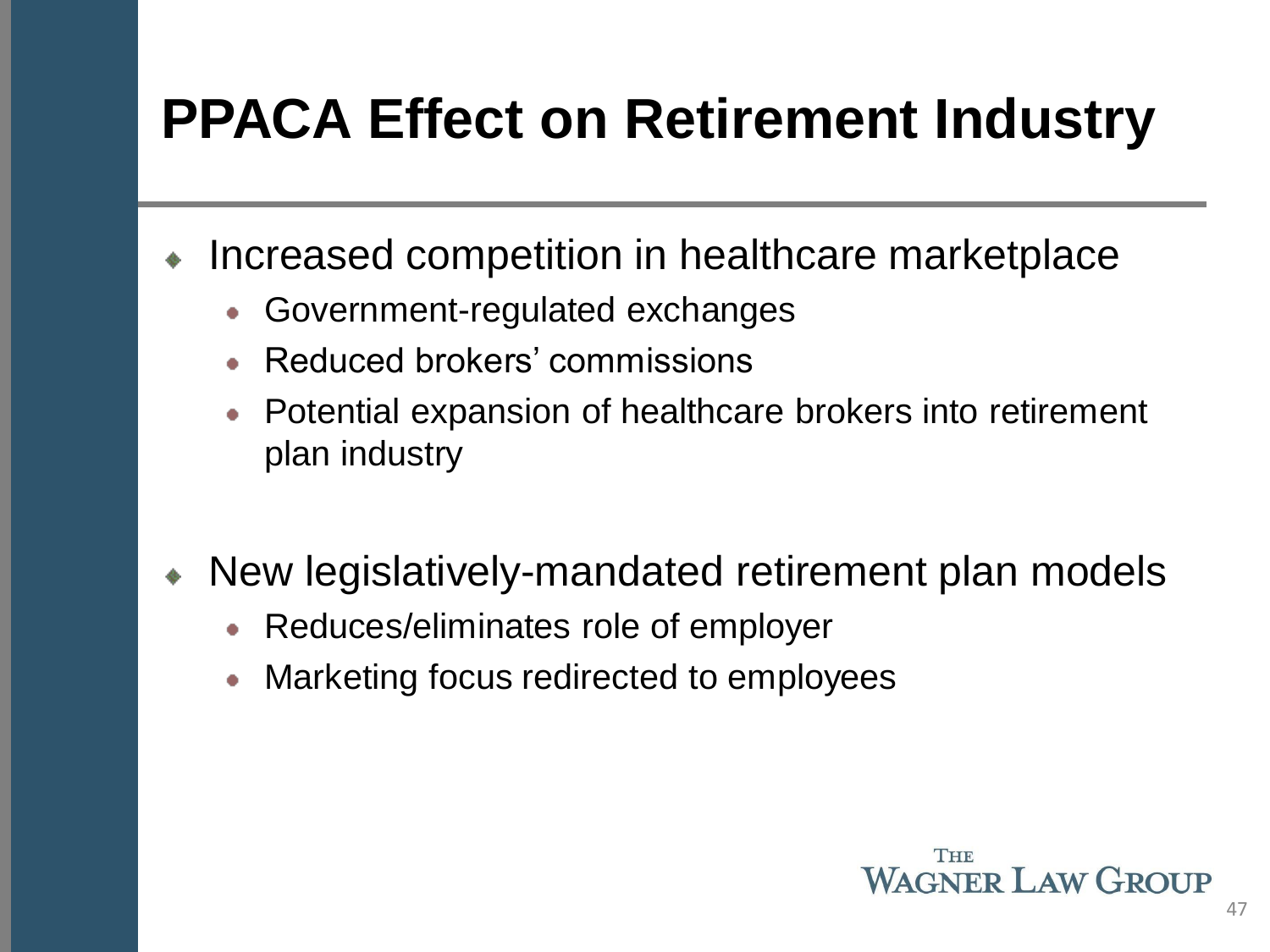#### **Next Webinar**

# **Update on Select Advisers Act and FINRA Issues**

September 10, 2014

1 p.m. PT, 4 p.m. ET